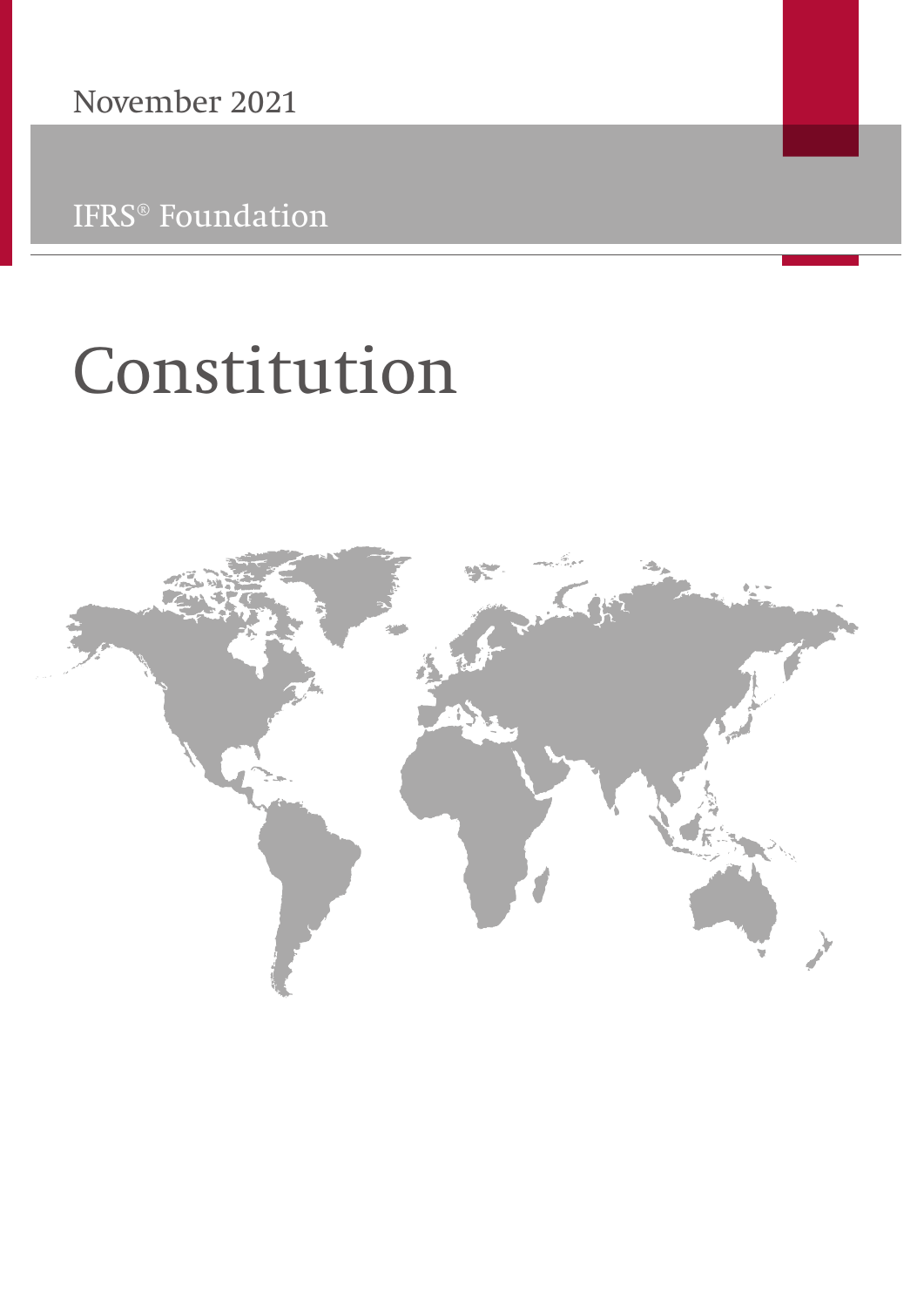IFRS Foundation

**Constitution**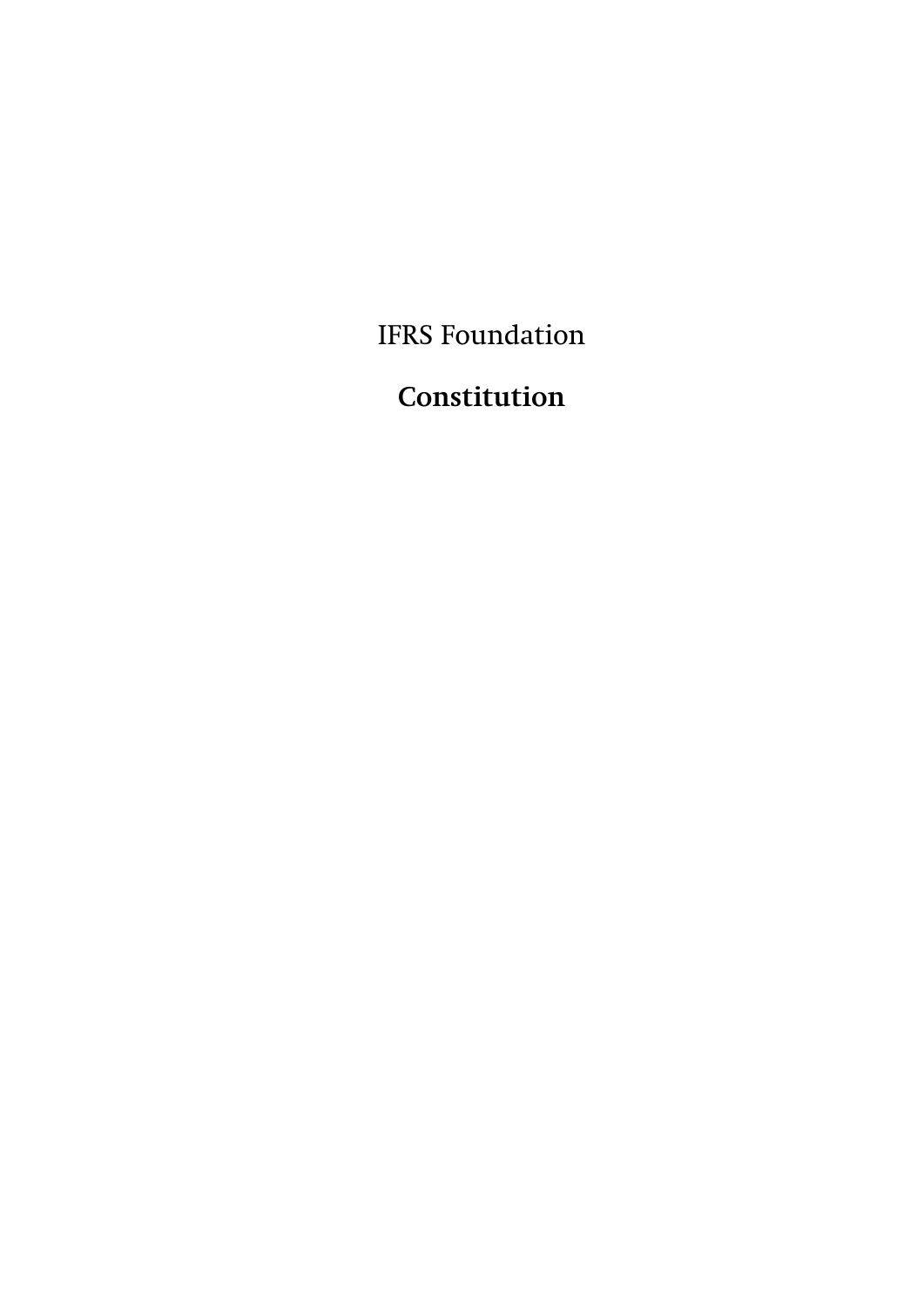The *Constitution* is published by the IFRS Foundation (Foundation).

**Disclaimer:** To the extent permitted by applicable law, the Board and the IFRS Foundation expressly disclaim all liability howsoever arising from this publication or any translation thereof whether in contract, tort or otherwise to any person in respect of any claims or losses of any nature including direct, indirect, incidental or consequential loss, punitive damages, penalties or costs.

Information contained in this publication does not constitute advice and should not be substituted for the services of an appropriately qualified professional.

ISBN: 978-1-914113-53-6

#### **Copyright © 2021 IFRS Foundation**

**All rights reserved.** Reproduction and use rights are strictly limited. Please contact the Foundation for further details at [permissions@ifrs.org](mailto:permissions@ifrs.org).

Copies of Board publications may be ordered from the Foundation by emailing [customerservices@ifrs.org](mailto:customerservices@ifrs.org) or visiting our shop at<https://shop.ifrs.org>.



The Foundation has trade marks registered around the world including 'IAS<sup>®</sup>', 'IASB<sup>®</sup>', the IASB<sup>®</sup> logo, 'IFRIC®', 'IFRS®', the IFRS® logo, 'IFRS for SMEs®', the IFRS for SMEs® logo, the 'Hexagon Device', 'International Accounting Standards®', 'International Financial Reporting Standards®', 'NIIF®' and 'SIC®'. Further details of the Foundation's trade marks are available from the Foundation on request.

The Foundation is a not-for-profit corporation under the General Corporation Law of the State of Delaware, USA and operates in England and Wales as an overseas company (Company number: FC023235) with its principal office in the Columbus Building, 7 Westferry Circus, Canary Wharf, London, E14 4HD.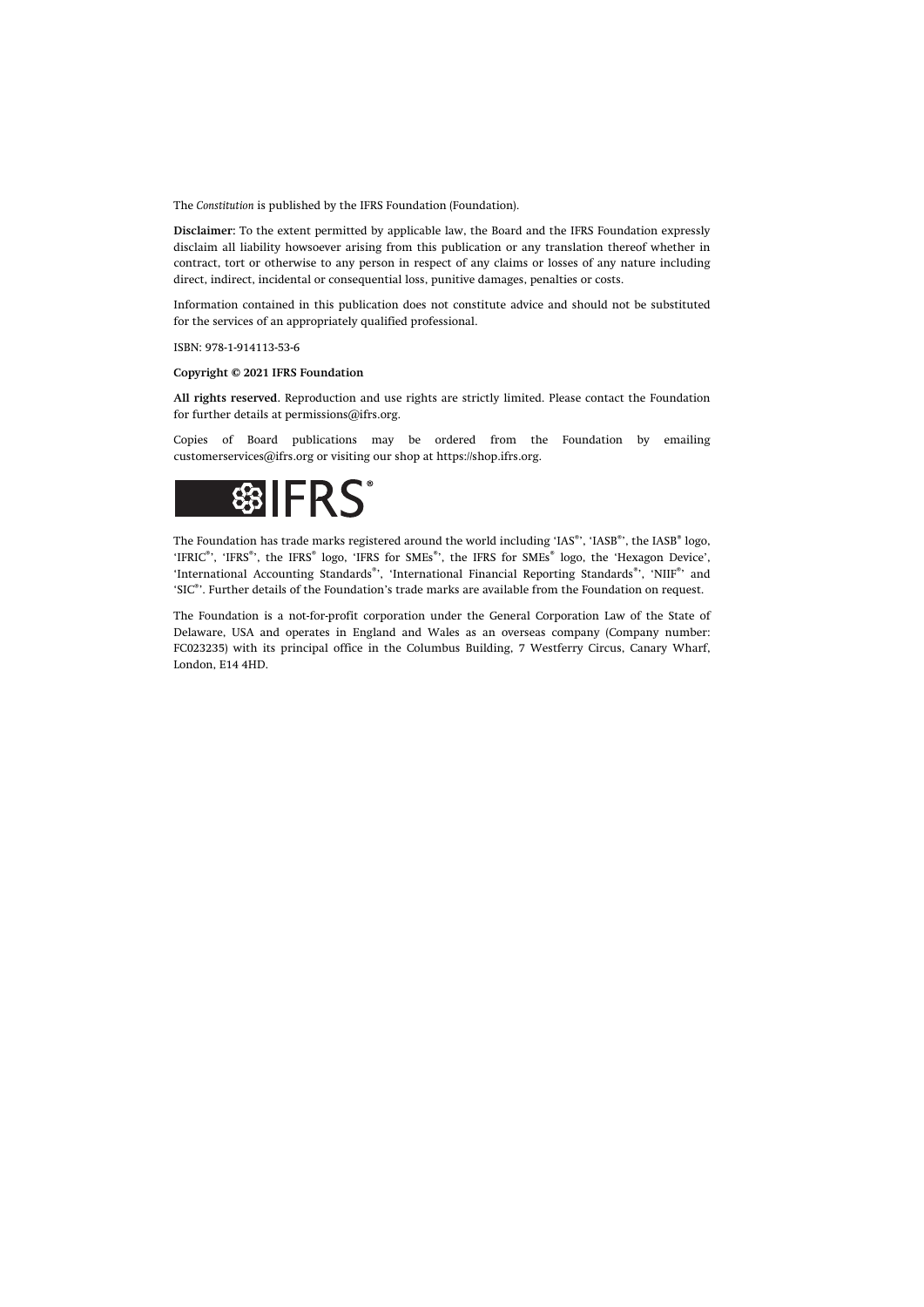## **CONTENTS**

|                                                   | from page |
|---------------------------------------------------|-----------|
| <b>PREFACE</b>                                    | 4         |
| <b>IFRS® FOUNDATION CONSTITUTION</b>              | 6         |
| <b>NAME AND OBJECTIVES</b>                        | 6         |
| <b>GOVERNANCE OF THE IFRS FOUNDATION</b>          | 7         |
| <b>THE TRUSTEES</b>                               | 7         |
| THE MONITORING BOARD                              | 11        |
| THE INTERNATIONAL ACCOUNTING STANDARDS BOARD      | 12        |
| THE IFRS INTERPRETATIONS COMMITTEE                | 15        |
| THE INTERNATIONAL SUSTAINABILITY STANDARDS BOARD  | 16        |
| THE IFRS ADVISORY COUNCIL                         | 20        |
| THE EXECUTIVE DIRECTOR AND STAFF                  | 21        |
| <b>ADMINISTRATION</b>                             | 21        |
| <b>ANNFX</b>                                      |           |
| <b>IFRS FOUNDATION-CRITERIA FOR BOARD MEMBERS</b> | 22        |
| <b>Part A-Criteria for IASB members</b>           | 22        |
| Part B-Criteria for ISSB members                  | 24        |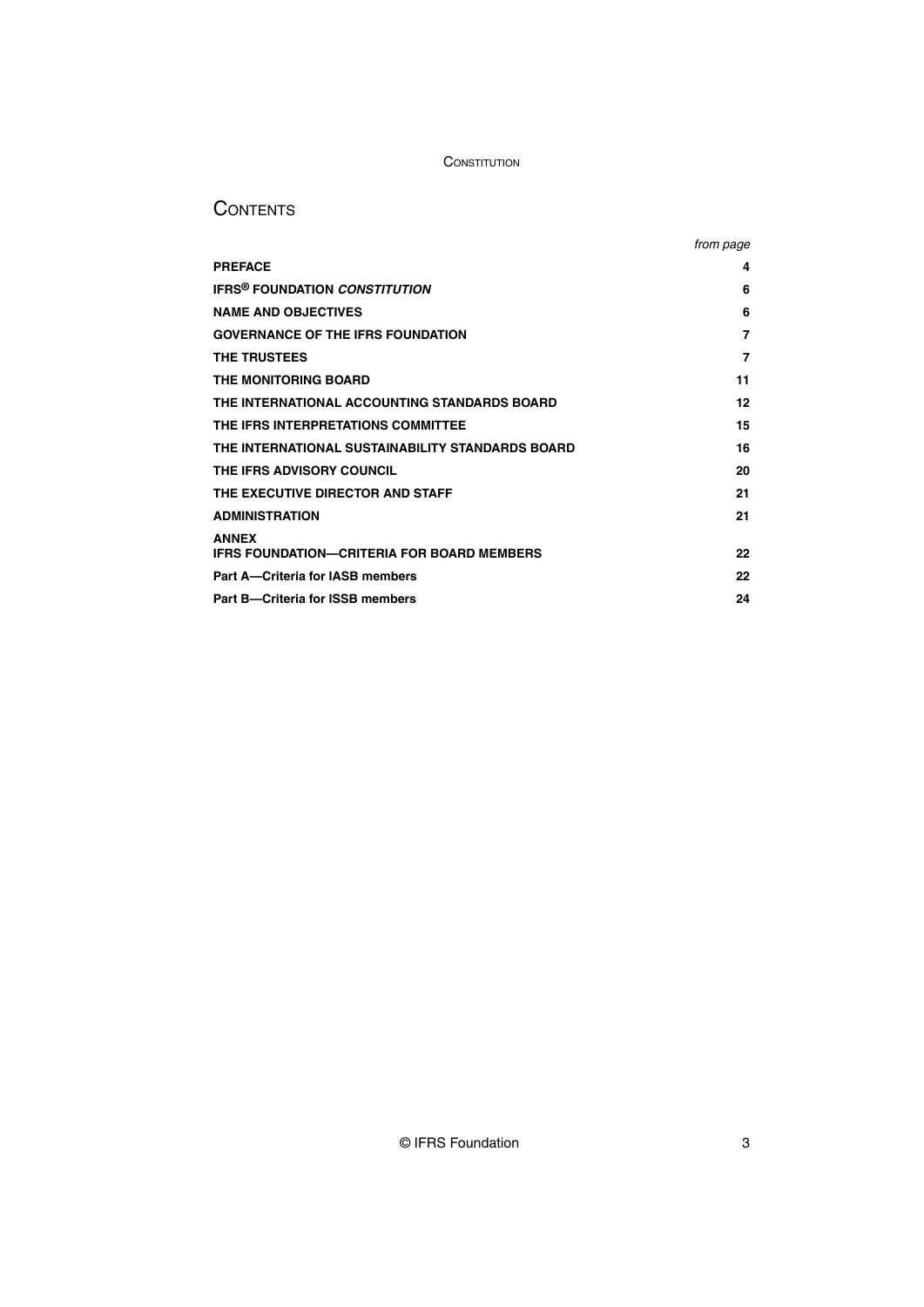## <span id="page-4-0"></span>**Preface**

This *Constitution* was approved in its original form by the former International Accounting Standards Committee (IASC) in March 2000 and by the members of the IASC at a meeting in Edinburgh on 24 May 2000.

At its meeting in December 1999, the IASC had appointed a Nominating Committee to select the first Trustees. Those Trustees were nominated on 22 May 2000 and took office on 24 May 2000 as a result of the approval of the *Constitution*. In execution of their duties under the *Constitution*, the Trustees formed the International Accounting Standards Committee Foundation (IASC Foundation) on 6 February 2001. As a consequence of a resolution by the Trustees, Part C of the revised *Constitution*, approved on 24 May 2000, ceased to have effect and was deleted.

Reflecting the Trustees' decision to create the IFRS Interpretations Committee, and following public consultation, the *Constitution* was revised on 5 March 2002. Subsequently the Trustees amended the *Constitution*, which came into effect from 8 July 2002, to reflect other changes that had taken place since the formation of the IASC Foundation.

The *Constitution* requires the Trustees to review the *Constitution* every five years. The Trustees initiated the first review in November 2003 and following extensive consultation completed the review in June 2005. The changes were adopted and approved by the Trustees on 21 June 2005 and came into effect on 1 July 2005. Further amendments were adopted and approved by the Trustees on 31 October 2007 and came into immediate effect.

The Trustees formally initiated their second five-yearly review of the organisation's constitutional arrangements in February 2008. The first part of that review, which focused on public accountability and the composition and size of the International Accounting Standards Board (IASB), led to changes that were approved by the Trustees on 15 January 2009 and came into effect on 1 February 2009. This version reflects further changes made at the conclusion of the review. The Trustees approved the changes on 26 January 2010 and they came into effect on 1 March 2010. In 2010, the IASC Foundation changed its name to the IFRS Foundation.<sup>1</sup>

Following the recommendations of the Trustees' 2011 Strategy Review *IFRSs as the Global Standards: Setting a Strategy for the Foundation's Second Decade* and the Monitoring Board's Governance Review of the IFRS Foundation *Final Report on the Review of the IFRS Foundation's Governance*, the Trustees amended the *Constitution* to reflect the separation of the role of the Chair of the IASB from that of the Executive Director. The Trustees approved the changes on 23 January 2013 when they took immediate effect.

In July 2015, the Trustees launched a review of the Structure and Effectiveness of the IFRS Foundation. This review commenced by way of a 120-day public consultation document entitled: *Request for Views—Trustees' Review of Structure and Effectiveness—Issues for the Review*. The Trustees reviewed stakeholder feedback and in May 2016 concluded that it was necessary to further consult, by way of an Exposure Draft, on all the proposed changes to the *Constitution* arising from the review. The Trustees reviewed stakeholder

<sup>1</sup> The steps necessary to give legal effect to the IFRS Foundation's change of name were completed  $in$  mid-2010.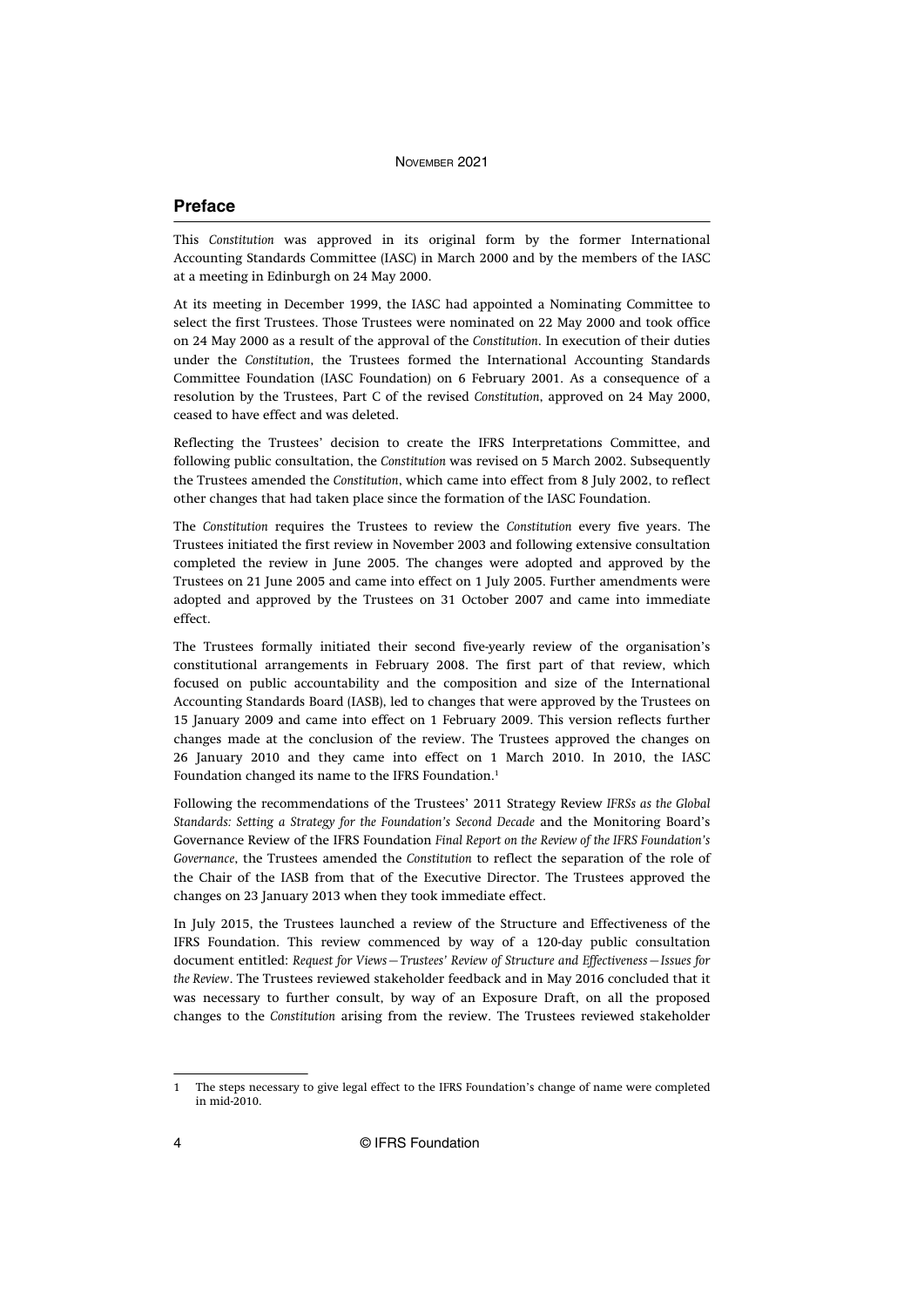feedback on this further consultation and in October 2016 agreed to amend the *Constitution* with immediate effect.

In October 2018, the Trustees approved a narrow-scope amendment t[o section 11 of the](#page-8-0) [Foundation's](#page-8-0) *Constitution* to extend the term of the Trustee Chair and Vice-Chairs up to a maximum of nine years, taking into account any previous term already served as Trustee, Vice-Chair or Chair, as the case may be. The Trustees also approved an amendment to allow for the Trustee Chair to be appointed from among the Trustees or to be recruited externally. These changes came into effect on 1 December 2018.

In August 2020, resulting from the amendments to the IFRS Foundation *Due Process Handbook*, the Trustees amended [sections 60–63 of the IFRS Foundation](#page-20-0) *Constitution*. These amendments reflect that the Advisory Council advises the IASB (and Trustees) on strategic matters and no longer functions as a technical consultative body.

In 2020, as part of their five-yearly review of the strategy of the Foundation, the Trustees published the *Consultation Paper on Sustainability Reporting* to assess the demand for global sustainability reporting standards and to consult on how the Foundation should respond to that demand. In the light of the feedback to that consultation paper, the Trustees published the Exposure Draft *Proposed Targeted Amendments to the IFRS Foundation* Constitution *to Accommodate an International Sustainability Standards Board to Set IFRS Sustainability Standards* in April 2021. In October 2021, in connection with their decision to establish the International Sustainability Standards Board, the Trustees approved the necessary changes to the *Constitution*.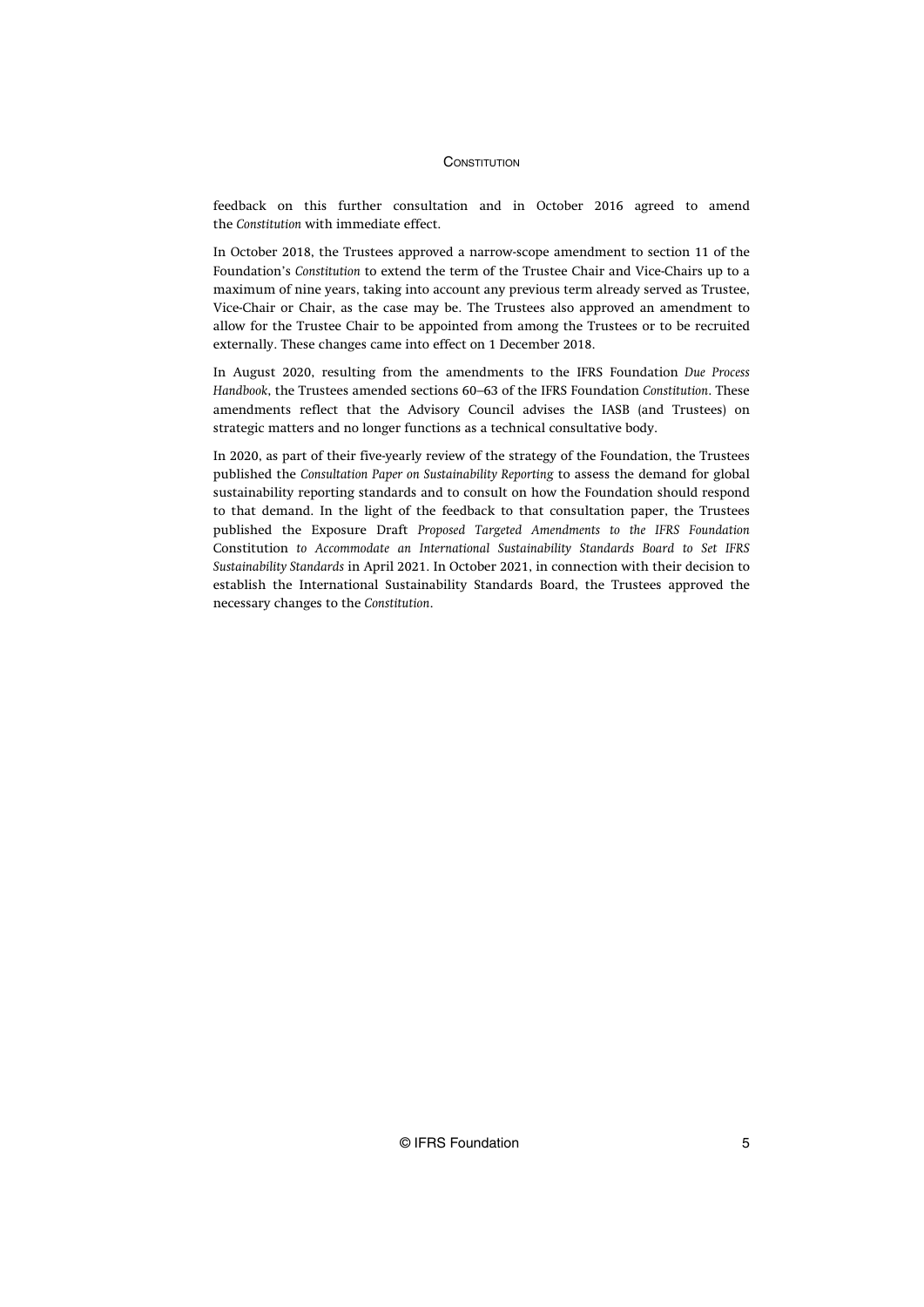## <span id="page-6-0"></span>**IFRS® Foundation Constitution**

**(Approved by the members of the IASC at a meeting in Edinburgh, Scotland on 24 May 2000 and revised by the Trustees of the IFRS Foundation (formerly the IASC Foundation) on 5 March and 8 July 2002, 21 June 2005, 31 October 2007, 15 January 2009, 26 January 2010, 23 January 2013, 13 October 2016, 1 December 2018, 1 August 2020 and 21 October 2021.)**

#### **Name and objectives**

- The name of the organisation shall be the IFRS Foundation, a name which shall be put into legal effect as soon as practical and then shall replace the name the International Accounting Standards Committee Foundation (IASC Foundation). The International Accounting Standards Board (IASB), whose structure and functions are laid out in [sections 25–38,](#page-12-0) and the International Sustainability Standards Board (ISSB), whose structure and functions are laid out in [sections 44–59](#page-16-0), shall be the two standard-setting bodies of the IFRS Foundation. 1
- The objectives of the IFRS Foundation are: 2
	- (a) through the IASB and the ISSB, to develop, in the public interest, highquality, understandable, enforceable and globally accepted standards (referred to as 'IFRS Standards') for general purpose financial reporting based on clearly articulated principles. The IASB is responsible for developing a set of accounting standards (referred to as 'IFRS Accounting Standards') and the ISSB is responsible for developing a set of sustainability disclosure standards (referred to as 'IFRS Sustainability Disclosure Standards'). These complementary sets of IFRS Standards are intended to result in the provision of high-quality, transparent and comparable information in financial statements and in sustainability disclosures that is useful to investors and other participants in the world's capital markets in making economic decisions.
	- (b) to promote the use and rigorous application of IFRS Standards.
	- (c) in fulfilling the objectives associated with (a) and (b), to take account of, as appropriate, the needs of a range of sizes and types of entities in diverse economic settings.
	- (d) to promote and facilitate the adoption of IFRS Standards through the convergence of national and regional standards and IFRS Standards.
- Information arising from the application of IFRS Standards is designed to meet the needs of investors and other capital market participants; however, other parties may also find the information useful. The ISSB develops IFRS Sustainability Disclosure Standards acknowledging the importance of their interoperability with other reporting initiatives that address broader information needs of other parties. 3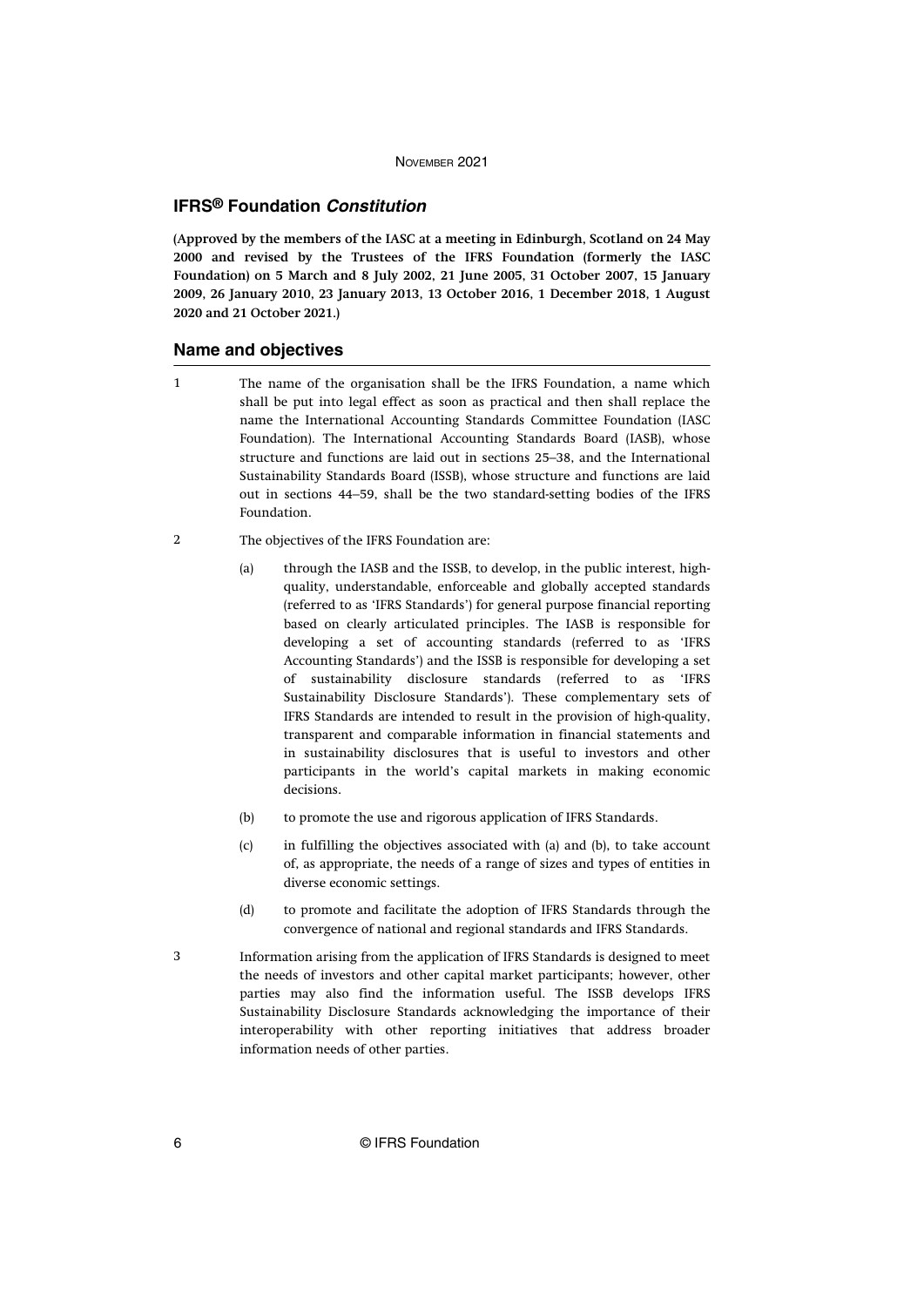#### <span id="page-7-0"></span>**Governance of the IFRS Foundation**

The governance of the IFRS Foundation shall primarily rest with the Trustees and such other governing organs as may be appointed by the Trustees in accordance with the provisions of this *Constitution*. A Monitoring Board (described further in [sections 19–24](#page-11-0)) shall provide a formal link between the Trustees and public authorities. The Trustees shall use their best endeavours to ensure that the requirements of this *Constitution* are observed; however, they may make minor variations in the interest of feasibility of operation if such variations are agreed by 75 per cent of the Trustees. 4

## **The Trustees**

8

- The Trustees shall comprise 22 individuals. 5
- The Monitoring Board (described further in [sections 19–24](#page-11-0)) shall be responsible for the approval of all Trustee appointments and reappointments. In approving such selection, the Monitoring Board shall be bound by the criteria set out in sections 7 and 8. The Trustees and the Monitoring Board shall agree a nomination process that will entitle the Monitoring Board to recommend candidates and provide other help. In administering the nomination process and putting forward nominations to the Monitoring Board for approval, the Trustees shall consult the international organisations set out in section 8. 6
- All Trustees shall be required to show a firm commitment to the IFRS Foundation, the IASB and the ISSB as high-quality global standard-setters, to be financially knowledgeable, and to be able to meet the time commitment required. Each Trustee shall have an understanding of, and be sensitive to, the challenges associated with the adoption and application of high-quality global accounting and sustainability disclosure standards developed for use in the world's capital markets and by other users. The mix of Trustees shall broadly reflect the world's capital markets and diversity of geographical and professional backgrounds to ensure a broad set of skills, experience and perspectives. The Trustees shall be required to commit themselves formally to acting in the public interest in all matters. In order to ensure a broad international balance, there shall be: 7
	- (a) six Trustees appointed from the Asia-Oceania region;
	- (b) six Trustees appointed from Europe;
	- (c) six Trustees appointed from the Americas;
	- (d) one Trustee appointed from Africa; and
	- (e) three Trustees appointed from any area, subject to maintaining overall geographical balance.
	- The Trustees shall comprise individuals that, as a group, provide a balance of professional backgrounds, and have an interest in promoting and maintaining transparency in corporate reporting globally. This includes individuals with global experience at a senior level in securities market regulators, firms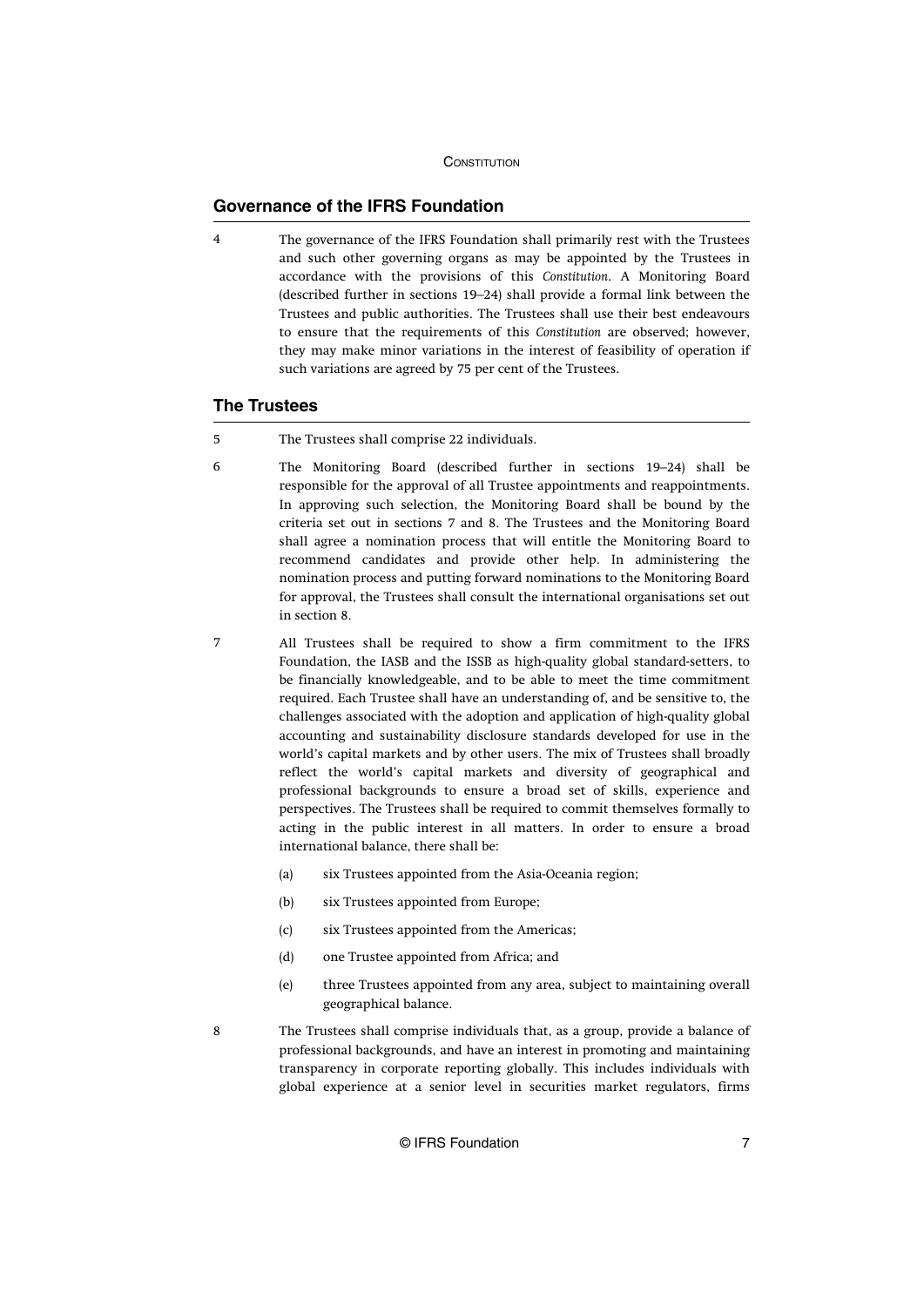<span id="page-8-0"></span>representing investors, international audit networks and as preparers, users, academics and officials serving the public interest. To achieve such a balance, Trustees should be selected after consultation with the accounting and audit profession, the securities market and other public interest bodies, regulators, investors, preparers, users and academics. The Trustees shall establish procedures for inviting suggestions for appointments from these relevant organisations and for allowing individuals to put forward their own names, including advertising vacant positions.

- Trustees shall normally be appointed for a term of three years, renewable once. 9
- Subject to the voting requirements in [section 15](#page-9-0), the Trustees may terminate the appointment of an individual as a Trustee on grounds of poor performance, misbehaviour or incapacity. 10
- The Chair and up to two Vice-Chairs of the Trustees shall be appointed by the Trustees, subject to the approval of the Monitoring Board: 11
	- (a) The Chair may be appointed from among the Trustees or recruited externally. With the agreement of the Trustees, a Chair that is appointed from among the Trustees may serve as Chair for a term of three years, renewable twice, from the date of appointment as Chair, but may not exceed nine consecutive years in total length of service, whether in the capacity of Trustee, Vice-Chair and/or Chair. If the Chair is appointed through an external recruitment process, he or she may serve as Chair for a term of three years, renewable twice, up to a maximum of nine consecutive years in total length of service as Chair. The appointment of a Chair should be made with regard to maintaining a geographical balance.
	- (b) Vice-Chairs shall only be appointed from among the Trustees. Their role shall be to chair meetings of the Trustees in the absence of the Chair or to represent the Chair in external contacts. With the agreement of the Trustees, a Vice-Chair may serve for a term of three years, renewable twice, from the date of appointment as Vice-Chair, but may not exceed nine consecutive years in total length of service as a Trustee. The appointment of a Vice-Chair(s) should be made with regard to maintaining a geographical balance.
- The Trustees shall meet at least twice each year and shall be remunerated by the IFRS Foundation with an annual fee, commensurate with the responsibilities assumed, such fee to be determined by the Trustees. Expenses of travel on IFRS Foundation business shall be met by the IFRS Foundation. 12
- In addition to the powers and duties set out in [section 14](#page-9-0), the Trustees may make such operational commitments and other arrangements as they deem necessary to achieve the organisation's objectives, including, but without limitation, leasing premises and agreeing contracts of employment with IASB and ISSB members. 13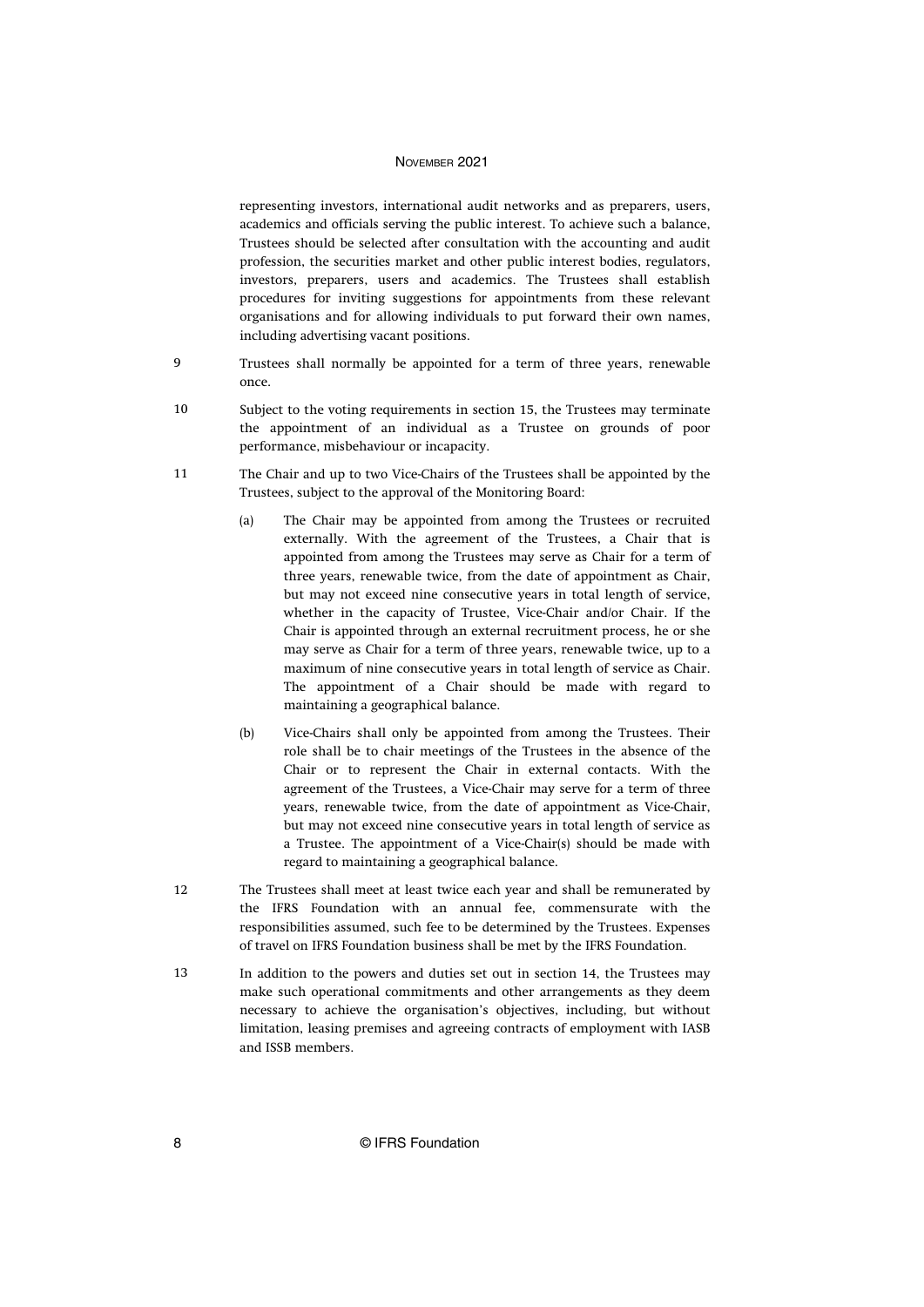- <span id="page-9-0"></span>The Trustees shall: 14
	- (a) assume responsibility for establishing and maintaining appropriate financing arrangements;
	- (b) establish or amend operating procedures for the Trustees;
	- (c) determine the legal entity under which the IFRS Foundation shall operate, provided always that such legal entity shall be a foundation or other body corporate conferring limited liability on its members and that the legal documents establishing such legal entity shall incorporate provisions to achieve the same requirements as the provisions contained in this *Constitution*;
	- (d) review in due course the location of the IFRS Foundation, as regards both its legal base and its operating location(s);
	- (e) investigate the possibility of seeking charitable or similar status for the IFRS Foundation in those countries where such status would assist fundraising;
	- (f) open their meetings to the public but may, at their discretion, hold certain discussions (normally only about selection, appointment and other personnel issues, and funding) in private; and
	- (g) publish an annual report on the IFRS Foundation's activities, including audited financial statements and priorities for the coming year.
- There shall be a quorum for meetings of the Trustees if 60 per cent of the Trustees are present in person or by telecommunications; Trustees shall not be represented by alternates. Each Trustee shall have one vote, and a simple majority of those voting shall be required to take decisions on matters other than termination of the appointment of a Trustee, amendments to the *Constitution*, or minor variations made in the interest of feasibility of operations, in which cases a 75 per cent majority of all Trustees shall be required. Voting by proxy shall not be permitted on any issue. In the event of a tied vote, the Chair shall have an additional casting vote. 15
- In addition to the duties set out above, the Trustees shall: 16
	- (a) appoint the members of the IASB and the ISSB and establish their contracts of service and performance criteria;
	- (b) appoint the Executive Director, in consultation with the Chairs of the IASB and the ISSB, and establish his or her contract of service and performance criteria;
	- (c) appoint the members of the IFRS Interpretations Committee (Interpretations Committee) and the IFRS Advisory Council (Advisory Council);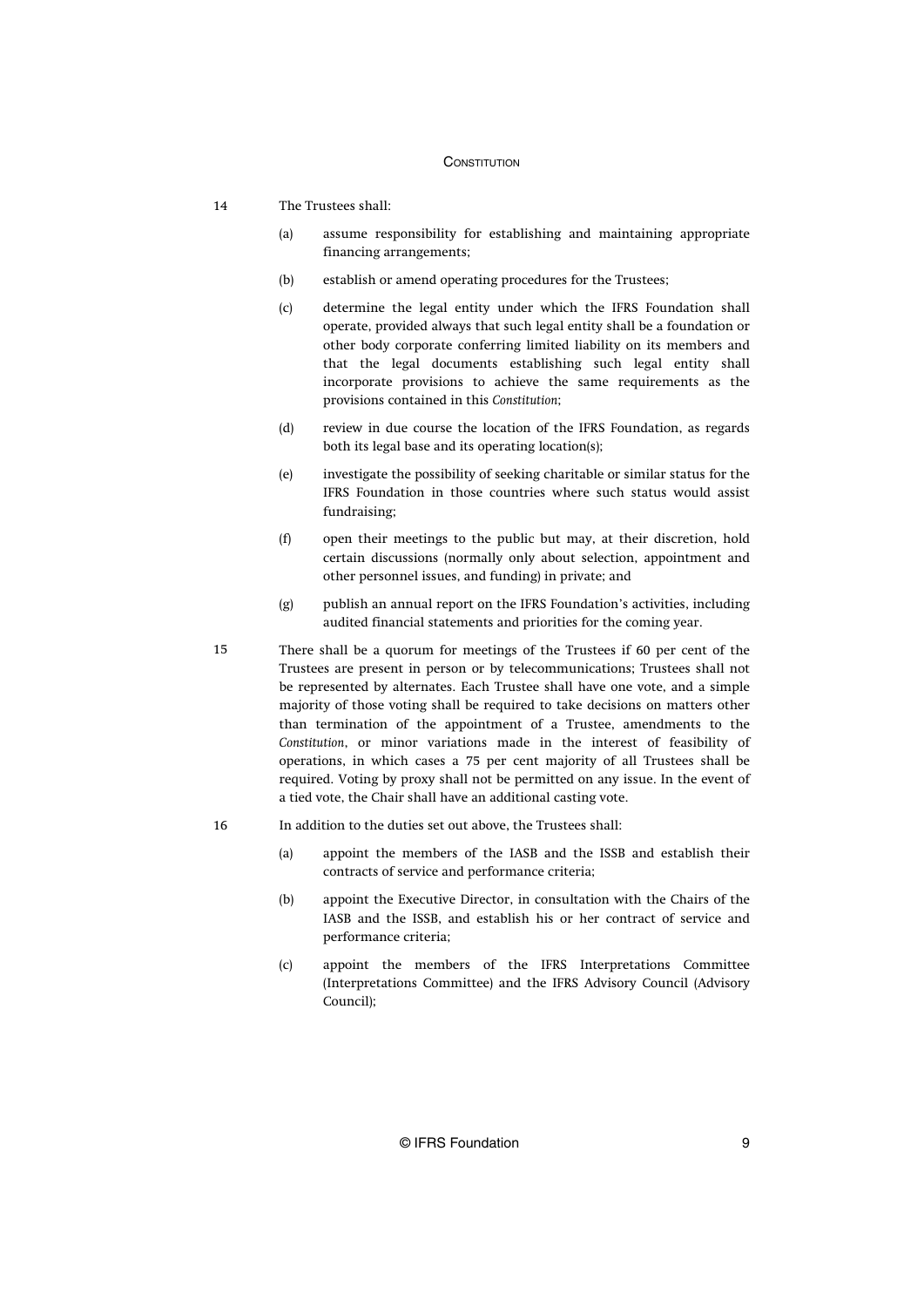- (d) review annually the strategy of the IFRS Foundation, the IASB and the ISSB and its effectiveness, including consideration, but not determination, of the agendas of the IASB and the ISSB and the effectiveness of the coordination between the IASB and the ISSB in ensuring the compatibility of their respective standards;
- (e) approve annually the budget of the IFRS Foundation and determine the basis for funding;
- (f) review broad strategic issues affecting corporate reporting, promote the IFRS Foundation and its work and promote the objective of rigorous application of IFRS Standards, provided that the Trustees shall be excluded from involvement in technical matters relating to IFRS Standards;
- (g) establish and amend operating procedures, consultative arrangements and due process for the IASB and the ISSB, the Interpretations Committee and the Advisory Council;
- (h) review compliance with the operating procedures, consultative arrangements and due process as described in (g);
- (i) approve amendments to this *Constitution* after following a due process, including consultation with the Advisory Council and publication of an Exposure Draft for public comment and subject to the voting requirements given in [section 15](#page-9-0);
- (j) exercise all powers of the IFRS Foundation except for those expressly reserved to the IASB and the ISSB, the Interpretations Committee and the Advisory Council; and
- (k) foster and review the development of educational programmes and materials that are consistent with the IFRS Foundation's objectives.
- The Trustees may terminate the appointment of a member of the IASB, the ISSB, the Interpretations Committee or the Advisory Council, on grounds of poor performance, misbehaviour, incapacity or other failure to comply with contractual requirements, and the Trustees shall develop procedures for such termination. 17
- The accountability of the Trustees shall be ensured, inter alia, through: 18
	- (a) a commitment made by each Trustee to act in the public interest;
	- (b) their commitment to report to and engage with the Monitoring Board according to the terms described in [sections 19–24](#page-11-0);
	- (c) a review of the strategy of the IFRS Foundation and its effectiveness, such review to include consideration of the structure of the organisation (if appropriate) and changing the geographical distribution of Trustees in response to changing global economic conditions, and publishing the proposals of that review for public comment at the latest every five years after the conclusion of the most recent review; and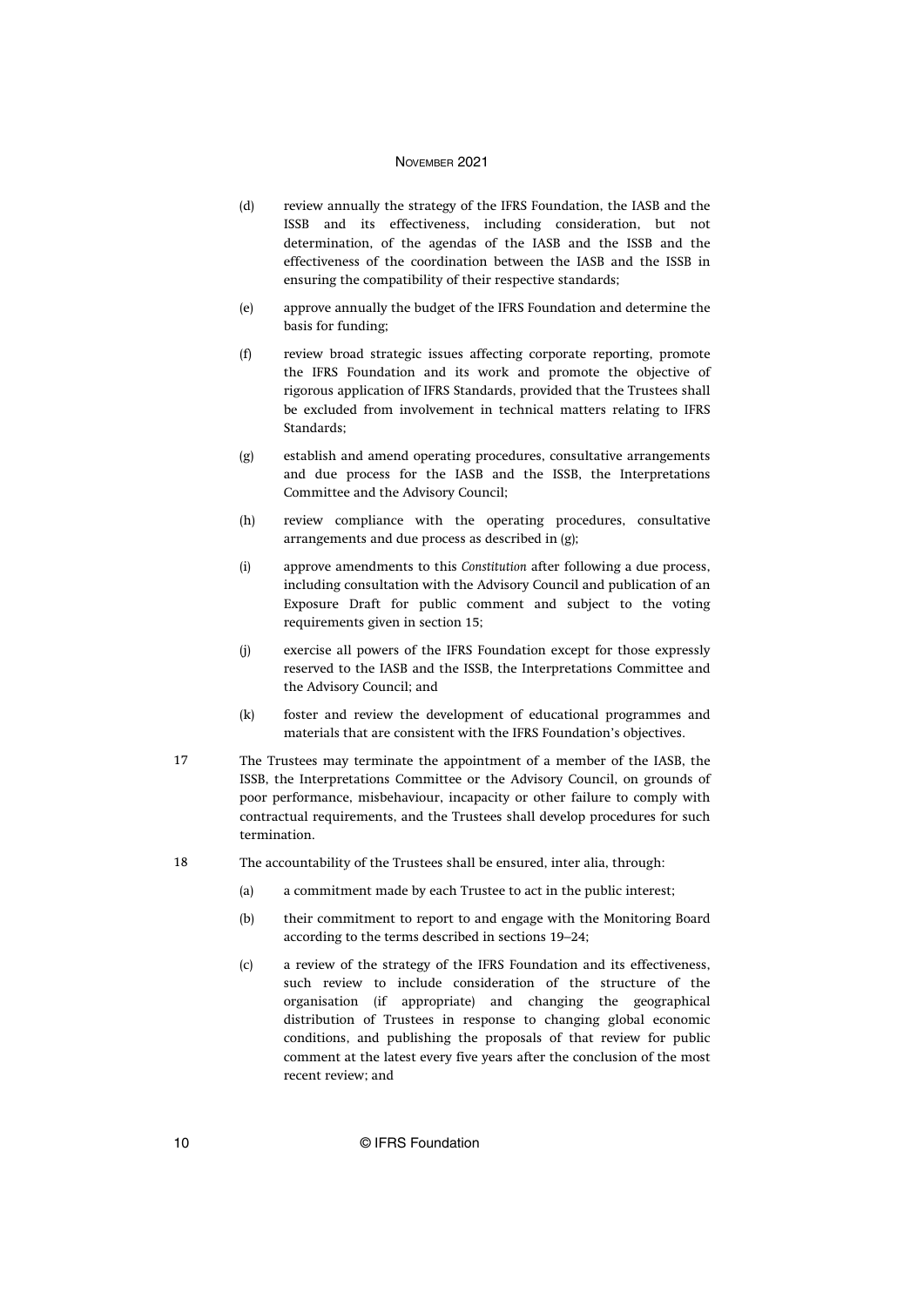(d) a similar review subsequently every five years.

#### <span id="page-11-0"></span>**The Monitoring Board**

- The Monitoring Board will provide a formal link between the Trustees and public authorities. This relationship seeks to replicate, on an international basis, the link between corporate reporting standard-setters and those public authorities that have generally overseen corporate reporting standard-setters. A Memorandum of Understanding will be agreed between the Monitoring Board and the Trustees describing the interaction of the Monitoring Board with the Trustees. This Memorandum of Understanding will be made available to the public. 19
- The responsibilities of the Monitoring Board shall be: 20
	- (a) to participate in the process for appointing Trustees and to approve the appointment of Trustees according to the guidelines in [sections 6–9.](#page-7-0)
	- (b) to review and provide advice to the Trustees on their fulfilment of the responsibilities set out in [sections 14](#page-9-0) and [16.](#page-9-0) The Trustees shall make an annual written report to the Monitoring Board.
	- (c) to meet with the Trustees or a subgroup of the Trustees at least once annually, and more frequently as appropriate. The Monitoring Board shall have the authority to request meetings with the Trustees or separately with the Chair of the Trustees (or with the Chair of the IASB or the ISSB as appropriate) about any area of work of either the Trustees, the IASB or the ISSB. These meetings may include discussion of issues that the Monitoring Board has referred for timely consideration by the IFRS Foundation, the IASB or the ISSB, and of any proposed resolution of those issues by the IFRS Foundation, the IASB or the ISSB.
- The Monitoring Board shall develop a charter that sets out its organisational, operating and decision-making procedures. The charter shall be made public. 21
- Initially, the Monitoring Board shall comprise:  $22$ 
	- (a) the responsible member of the European Commission;
	- (b) the Chair of the International Organization of Securities Commissions (IOSCO) Emerging Markets Committee;
	- (c) the Chair of the IOSCO Technical Committee (or Vice-Chair or designated securities commission Chair in cases where either the Chair of an EU securities regulator, commissioner of the Japan Financial Services Agency or Chair of the US Securities and Exchange Commission is the Chair of the IOSCO Technical Committee);
	- (d) the Commissioner of the Japan Financial Services Agency;
	- (e) the Chair of the US Securities and Exchange Commission; and
	- (f) as an observer, the Chair of the Basel Committee on Banking Supervision.

© IFRS Foundation 11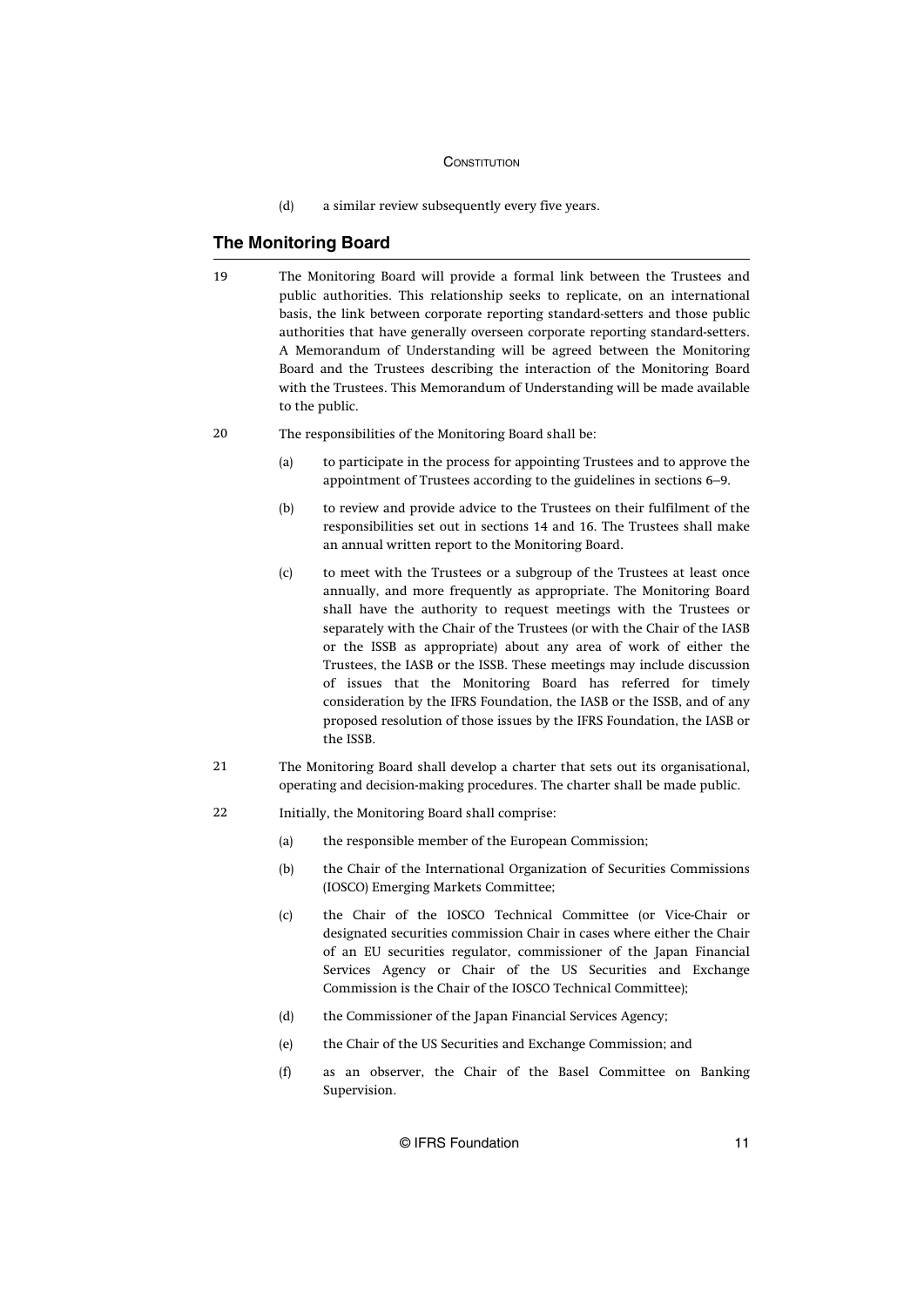- <span id="page-12-0"></span>The Monitoring Board shall reconsider its composition from time to time relative to its objectives. 23
- The Monitoring Board shall reach decisions to approve the appointment of Trustees and establish any common positions by consensus. 24

#### **The International Accounting Standards Board**

- The IASB shall normally comprise 14 members. The members of the IASB are appointed by the Trustees under [section 16\(a\)](#page-9-0). Up to three members may be part-time members (the expression 'part-time' meaning that the members concerned commit most of their time to paid employment by the IFRS Foundation) and shall meet appropriate guidelines of independence established by the Trustees. The remaining members shall be full-time members (the expression 'full-time' meaning that the members concerned commit all of their time to paid employment by the IFRS Foundation). The work of the IASB shall not be invalidated by its failure at any time to have a full complement of members, although the Trustees shall use their best endeavours to achieve a full complement. 25
- The main qualifications for membership of the IASB shall be professional competence and recent relevant professional experience. The Trustees shall select members of the IASB, consistently with the 'Criteria for IASB members' set out in the [Annex to this](#page-22-0) *Constitution*, so that it will comprise a group of people representing, within that group, the best available combination of technical expertise and diversity of international business and market experience, including auditors, preparers, users, academics and market or financial regulators, in order that the IASB as a group can contribute to the development of high-quality, global accounting standards. The members of the IASB shall be required to commit themselves formally to acting in the public interest in all matters. No individual shall be both a Trustee and a member of the IASB at the same time. 26
- In a manner consistent with the 'Criteria for IASB members' as set out in the [Annex to this](#page-22-0) *Constitution* and in order to ensure a broad international balance, there shall normally be: 27
	- (a) four members from the Asia-Oceania region;
	- (b) four members from Europe;
	- (c) four members from the Americas;
	- (d) one member from Africa; and
	- (e) one member appointed from any area, subject to maintaining overall geographical balance.

The work of the IASB shall not be invalidated by its failure at any time to have a full complement of members according to the above geographical allocation, although the Trustees shall use their best endeavours to achieve the geographical allocation.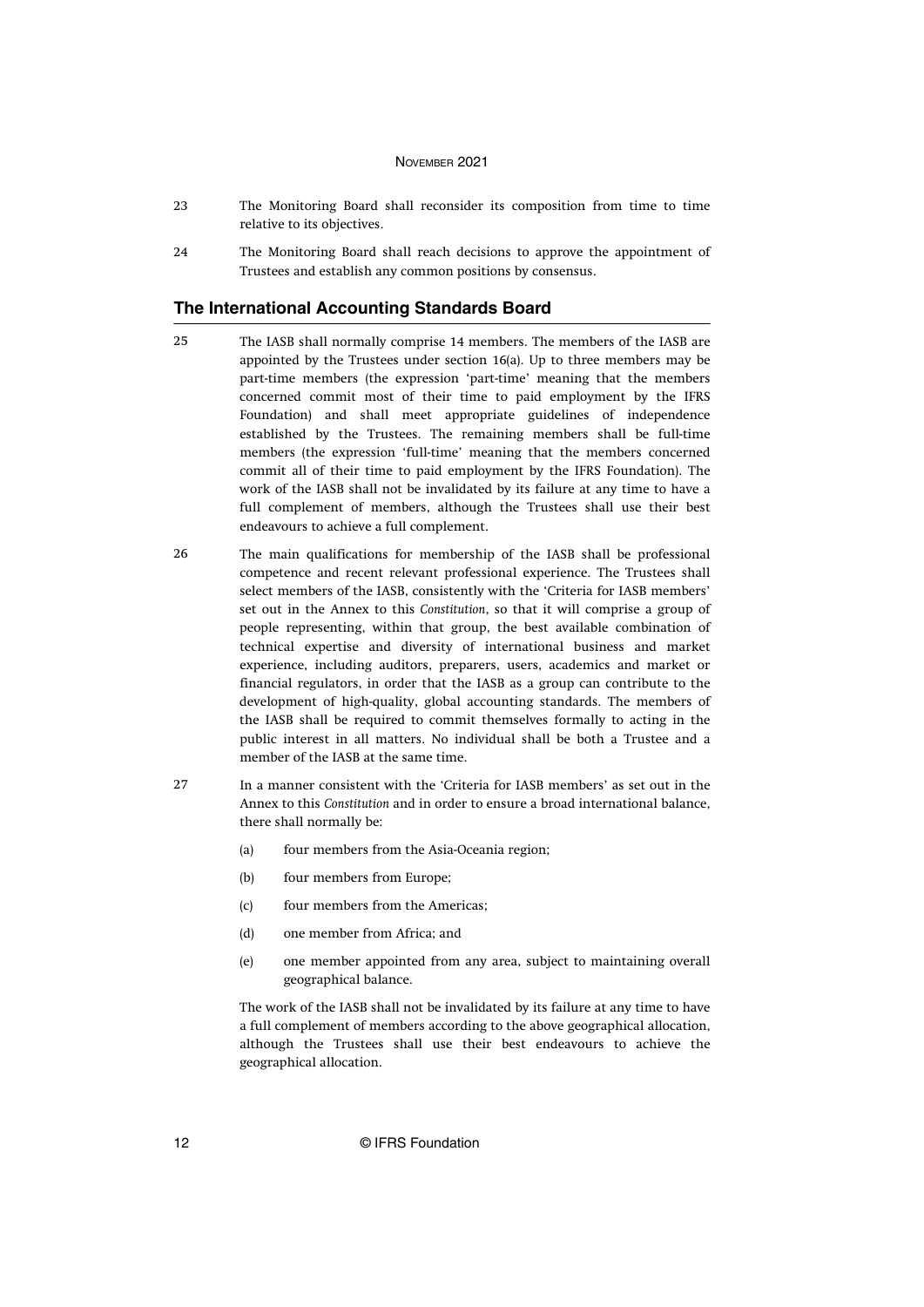- The IASB will, in consultation with the Trustees, be expected to establish and maintain liaison with national standard-setters, other standard-setters, and other official bodies with an interest in accounting standard-setting in order to assist in the development of IFRS Accounting Standards and to promote the convergence of national accounting standards and IFRS Accounting Standards. 28
- Each full-time and part-time member of the IASB shall agree contractually to act in the public interest and to have regard to the IASB's *Conceptual Framework for Financial Reporting* (as amended from time to time) in deciding on and revising IFRS Accounting Standards. 29
- The Trustees shall appoint one of the full-time members as the Chair of the IASB. Up to two of the full-time members of the IASB may also be designated by the Trustees as a Vice-Chair, whose role shall be to chair meetings of the IASB in the absence of the Chair or to represent the Chair in external contacts. The appointment of the Chair and the designation as Vice-Chair shall be for such term as the Trustees decide. The title of Vice-Chair does not imply that the member concerned is the Chair elect. The appointment of a Chair and Vice-Chair(s) should be made with regard to maintaining a geographical balance. 30
- Members of the IASB shall be appointed initially for a term of five years. A term may be renewable for a further term of three years, with the possibility of renewal up to a maximum of five years, in line with procedures developed by the Trustees for such renewals. The term of an individual member of the IASB may not exceed 10 years in total. 31
- The Trustees shall develop rules and procedures to ensure that the IASB is, and is seen to be, independent, and, in particular, on appointment, full-time members of the IASB shall sever all employment relationships with current employers and shall not hold any position giving rise to economic incentives that might call into question their independence of judgement in setting IFRS Accounting Standards. Secondments and any rights to return to an employer would, therefore, not be permitted. Part-time members of the IASB would not be expected to sever all other employment arrangements but must be able to demonstrate and maintain a sufficient level of independence. 32
- Full-time and part-time members of the IASB shall be remunerated at rates commensurate with the respective responsibilities assumed; such rates shall be determined by the Trustees. Expenses of travel on IASB business shall be met by the IFRS Foundation. 33
- The IASB shall meet at such times and locations as it determines; meetings of the IASB shall be open to the public, but certain discussions (normally only about selection, appointment and other personnel issues) may be held in private at the discretion of the IASB. 34
- Each member of the IASB shall have one vote. On both technical and other matters, voting by proxy shall not be permitted nor shall members of the IASB be entitled to appoint alternates to attend meetings. In the event of a tied vote, on a decision that is to be made by a simple majority of the members of 35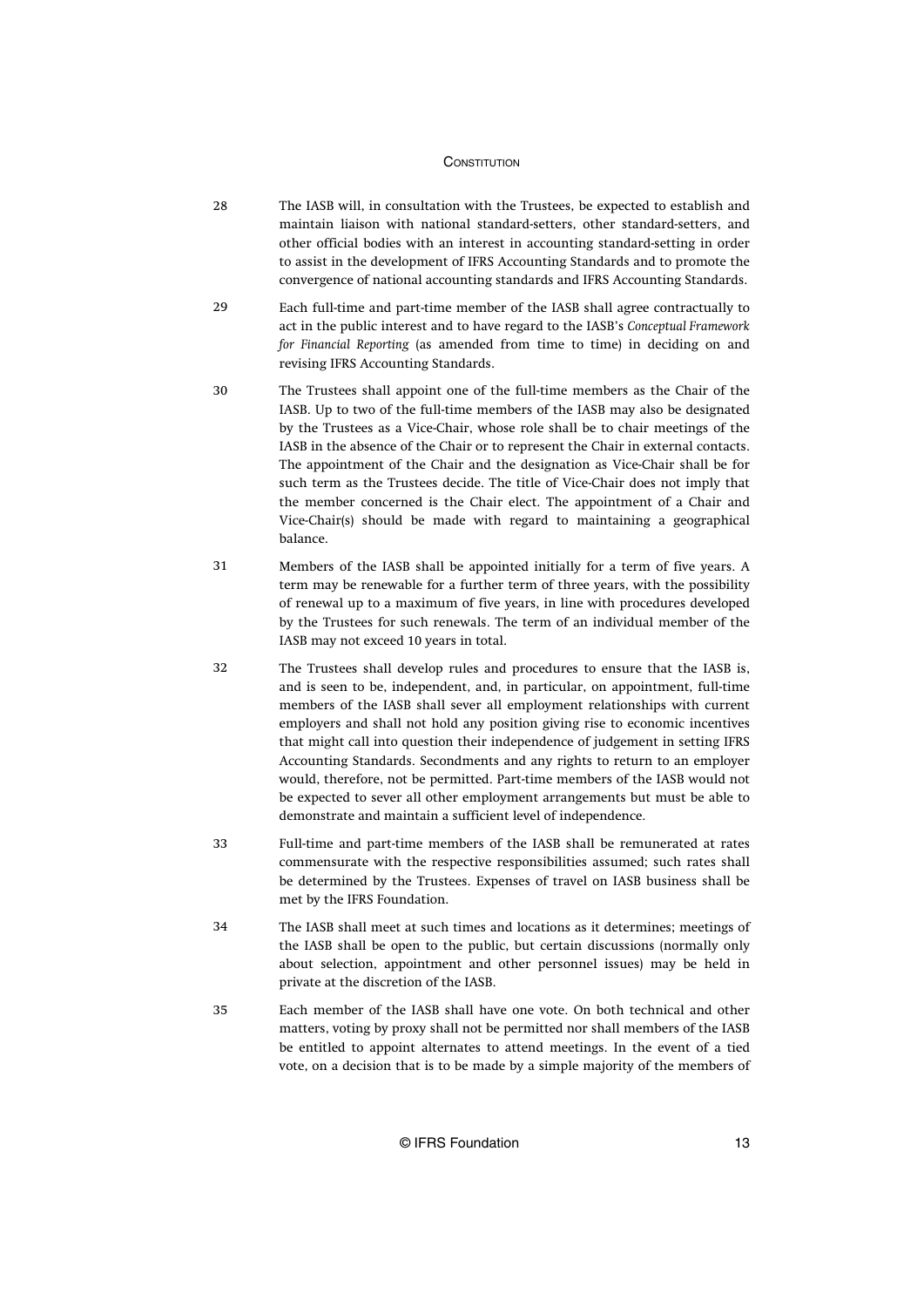the IASB present at a meeting in person or by telecommunications, the Chair shall have an additional casting vote.

- The publication of an Exposure Draft or issuing of an IFRS Accounting Standard (including an IAS® Standard or an IFRIC® Interpretation of the Interpretations Committee) shall require approval by eight members of the IASB if it comprises 13 members or fewer, or by nine members if it comprises 14 members. Other decisions of the IASB, including the publication of a Discussion Paper, shall require a simple majority of the members of the IASB present at a meeting that is attended by at least 60 per cent of the members of the IASB, in person or by telecommunications. 36
- The IASB shall: 37
	- (a) have complete responsibility for all IASB technical matters, including the preparation and issuing of IFRS Accounting Standards (other than IFRIC Interpretations) and Exposure Drafts, each of which shall include any dissenting opinions, and the approval and issuing of IFRIC Interpretations developed by the Interpretations Committee;
	- (b) publish an Exposure Draft on all projects and normally publish a discussion document for public comment on major projects in accordance with the IFRS Foundation *Due Process Handbook*;
	- (c) in exceptional circumstances, and only after formally requesting and receiving approval from 75 per cent of the Trustees, reduce, but not dispense with, the public comment period on an Exposure Draft to below the minimum specified in the IFRS Foundation *Due Process Handbook*;
	- (d) have full discretion in developing and pursuing its technical agenda, subject to:
		- (i) consulting the Trustees (consistently with [section 16\(d\)\)](#page-9-0) and the Advisory Council (consistently with [section 61\)](#page-20-0); and
		- (ii) carrying out a public consultation every five years from the date of the most recent public agenda consultation.
	- (e) have full discretion over project assignments on technical matters; in organising the conduct of its work, the IASB may outsource detailed research or other work to national standard-setters or other organisations;
	- (f) establish procedures for reviewing comments made within a reasonable period on documents published for comment;
	- (g) normally form working groups or other types of specialist advisory groups to give advice on major projects;
	- (h) consult the Advisory Council on major projects, agenda decisions and work priorities;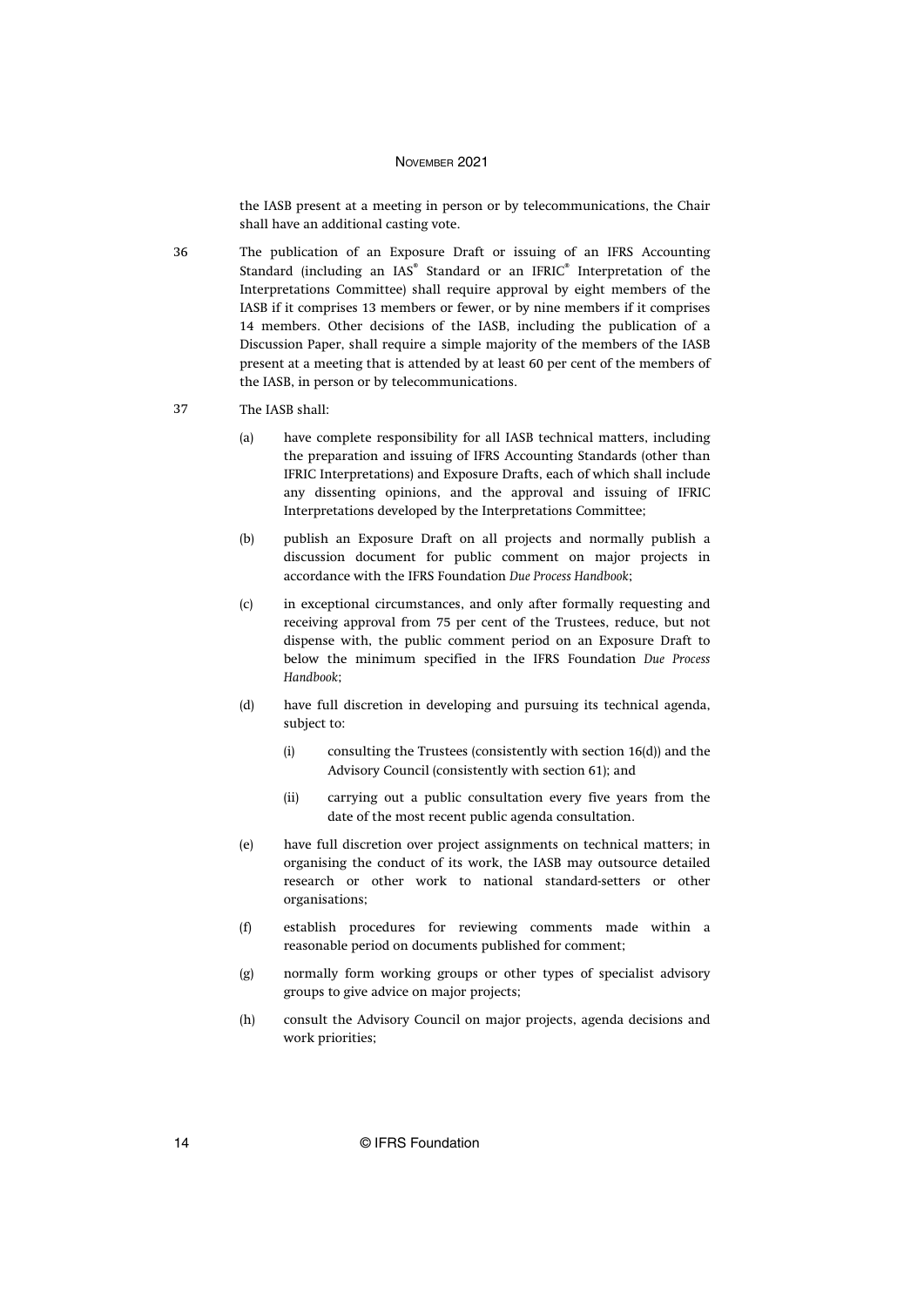- <span id="page-15-0"></span>(i) with the ISSB, establish procedures for working with the ISSB with the objective of developing IFRS Accounting Standards that are compatible, and avoid inconsistences and conflicts, with IFRS Sustainability Disclosure Standards;
- (j) normally publish a Basis for Conclusions with an IFRS Accounting Standard or an Exposure Draft;
- (k) consider holding public hearings to discuss proposed IFRS Accounting Standards, although there is no requirement to hold public hearings for every project;
- (l) consider undertaking field tests (both in developed countries and in emerging markets) to ensure that proposed IFRS Accounting Standards are practical and workable in all environments, although there is no requirement to undertake field tests for every project; and
- (m) give reasons if it does not follow any of the non-mandatory procedures set out in  $(b)$ ,  $(g)$ ,  $(i)$ ,  $(k)$  and  $(l)$ .
- The authoritative text of any Exposure Draft, draft Interpretation or IFRS Accounting Standard shall be that published by the IASB in the English language. The IASB may publish authorised translations or give authority to others to publish translations of the authoritative text of Exposure Drafts, draft Interpretations and IFRS Accounting Standards. 38

## **The IFRS Interpretations Committee**

- The Interpretations Committee, formerly called the International Financial Reporting Interpretations Committee, shall comprise 14 voting members, appointed by the Trustees under [section 16\(c\)](#page-9-0) for renewable terms of three years. The Trustees shall select members of the Interpretations Committee so that it comprises a group of people representing, within that group, the best available combination of technical expertise and diversity of international business and market experience in the practical application of IFRS Accounting Standards and analysis of financial statements prepared in accordance with those Standards. Expenses of travel on Interpretations Committee business shall be met by the IFRS Foundation. 39
- The Trustees shall appoint a member of the IASB, the Executive Technical Director or another senior member of the IASB staff, or another appropriately qualified individual, to chair the Interpretations Committee. The Chair has the right to speak to the technical issues being considered but not to vote. The Trustees, as they deem necessary, shall appoint as non-voting observers representatives of regulatory organisations, who shall have the right to attend and speak at meetings. 40
- The Interpretations Committee shall meet as and when required and 10 voting members present in person or by telecommunications shall constitute a quorum: one or two IASB members shall be designated by the IASB and shall attend meetings as non-voting observers; other members of the IASB may attend and speak at the meetings. On exceptional occasions, members of the 41

© IFRS Foundation 15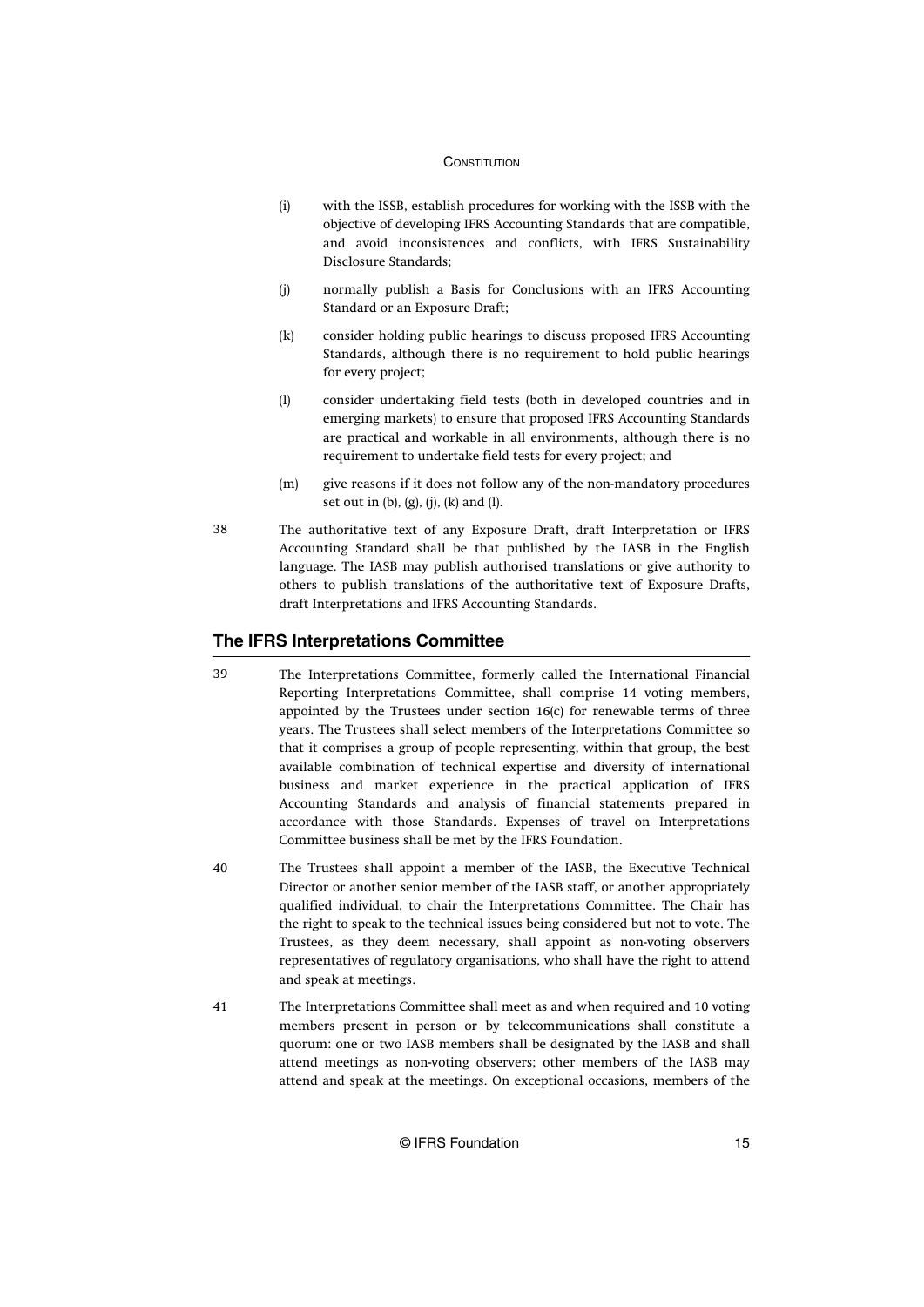<span id="page-16-0"></span>Interpretations Committee may be allowed to send non-voting alternates, at the discretion of the Chair of the Interpretations Committee. Members wishing to nominate an alternate should seek the consent of the Chair in advance of the meeting concerned. Meetings of the Interpretations Committee shall be open to the public, but certain discussions (normally only about selection, appointment and other personnel issues) may be held in private at the Interpretations Committee's discretion.

- Each member of the Interpretations Committee shall have one vote. Members vote in accordance with their own independent views, not as representatives voting according to the views of any firm, organisation or constituency with which they may be associated. Proxy voting shall not be permitted. Approval of draft or final IFRIC Interpretations shall require that not more than four voting members vote against that draft or final Interpretation. 42
- The Interpretations Committee shall: 43
	- (a) interpret the application of IFRS Accounting Standards and provide timely guidance on financial reporting issues not specifically addressed in those Standards, in the context of the IASB's *Conceptual Framework for Financial Reporting*, and undertake other tasks at the request of the IASB;
	- (b) in carrying out its work under (a) above, have regard to the IASB's objective of working actively with national standard-setters to bring about convergence of national accounting standards and IFRS Accounting Standards to high-quality solutions;
	- (c) publish, after clearance by the IASB, draft Interpretations for public comment and consider comments made within a reasonable period before finalising an IFRIC Interpretation; and
	- (d) report to the IASB and obtain the approval of eight of its members for final IFRIC Interpretations if the IASB comprises 13 members or fewer, or by nine of its members if it comprises 14 members.

#### **The International Sustainability Standards Board**

The ISSB shall normally comprise 14 members but no fewer than eight members. The members of the ISSB are appointed by the Trustees under [section 16\(a\).](#page-9-0) A minority of ISSB members may be part-time members (the expression 'part-time' meaning that the members concerned commit most of their time to paid employment by the IFRS Foundation) and shall meet appropriate guidelines of independence established by the Trustees. The remaining members shall be full-time members (the expression 'full-time' meaning that the members concerned commit all of their time to paid employment by the IFRS Foundation). The work of the ISSB shall not be invalidated by its failure at any time to have a full complement of members, although the Trustees shall use their best endeavours to achieve a full complement. 44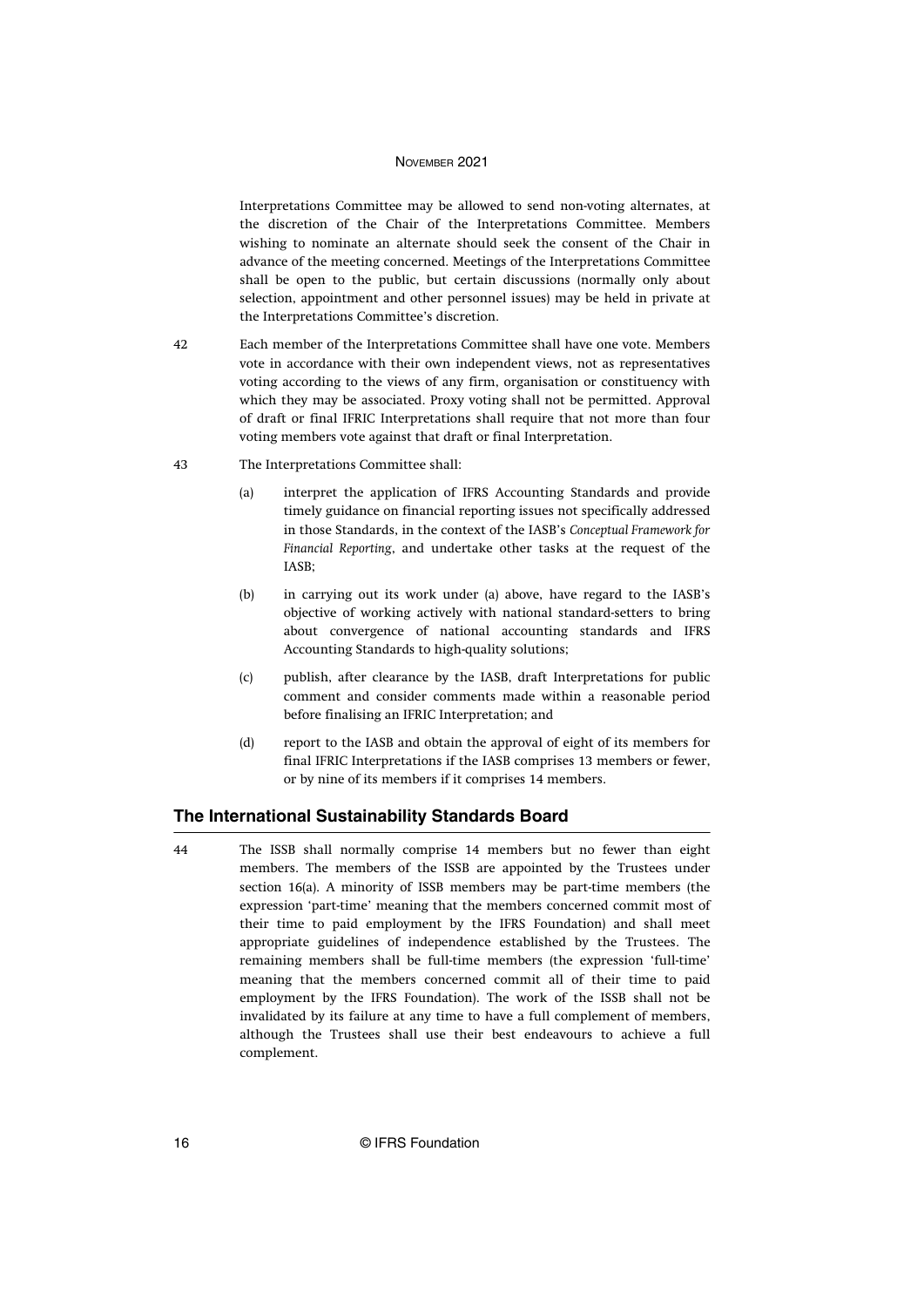- The main qualifications for membership of the ISSB shall be professional competence and recent relevant professional experience. The Trustees shall select members of the ISSB, consistently with the 'Criteria for ISSB members' set out in the [Annex to this](#page-22-0) *Constitution*, so that it will comprise a group of people representing, within that group, the best available combination of technical expertise and diversity of international business and market experience, including auditors, preparers, users, academics and market or financial regulators. A broad base of skills, experience and perspectives is needed, therefore ISSB members may also have professional backgrounds that reflect a diverse range of expertise and roles that are relevant to sustainability. The ISSB collectively will be expected to demonstrate expert knowledge, relevant industry expertise in sustainability reporting and share practical, relevant and up-to-date experience of sustainability reporting in order that the ISSB as a group can contribute to the development of high-quality, global sustainability disclosure standards. The members of the ISSB shall be required to commit themselves formally to acting in the public interest in all matters. No individual shall be both a Trustee and a member of the ISSB at the same time.
- In a manner consistent with the 'Criteria for ISSB members' as set out in the [Annex to this](#page-22-0) *Constitution* and in order to ensure a broad international balance, there shall normally be: 46
	- (a) three members from the Asia-Oceania region;
	- (b) three members from Europe;
	- (c) three members from the Americas;
	- (d) one member from Africa; and
	- (e) four members appointed from any area, subject to not creating overall geographical imbalance.

The work of the ISSB shall not be invalidated by its failure at any time to have a full complement of members according to the above geographical allocation, although the Trustees shall use their best endeavours to achieve the geographical allocation.

- The ISSB will, in consultation with the Trustees, be expected to establish and maintain liaison with relevant stakeholders with an interest in sustainability reporting standard-setting in order to assist in the development of sustainability disclosure standards and to promote the convergence of national and regional sustainability reporting standards and IFRS Sustainability Disclosure Standards. 47
- Each full-time and part-time member of the ISSB shall agree contractually to act in the public interest and to have regard to the ISSB's objectives (and conceptual framework once created) in deciding on and revising IFRS Sustainability Disclosure Standards. 48

45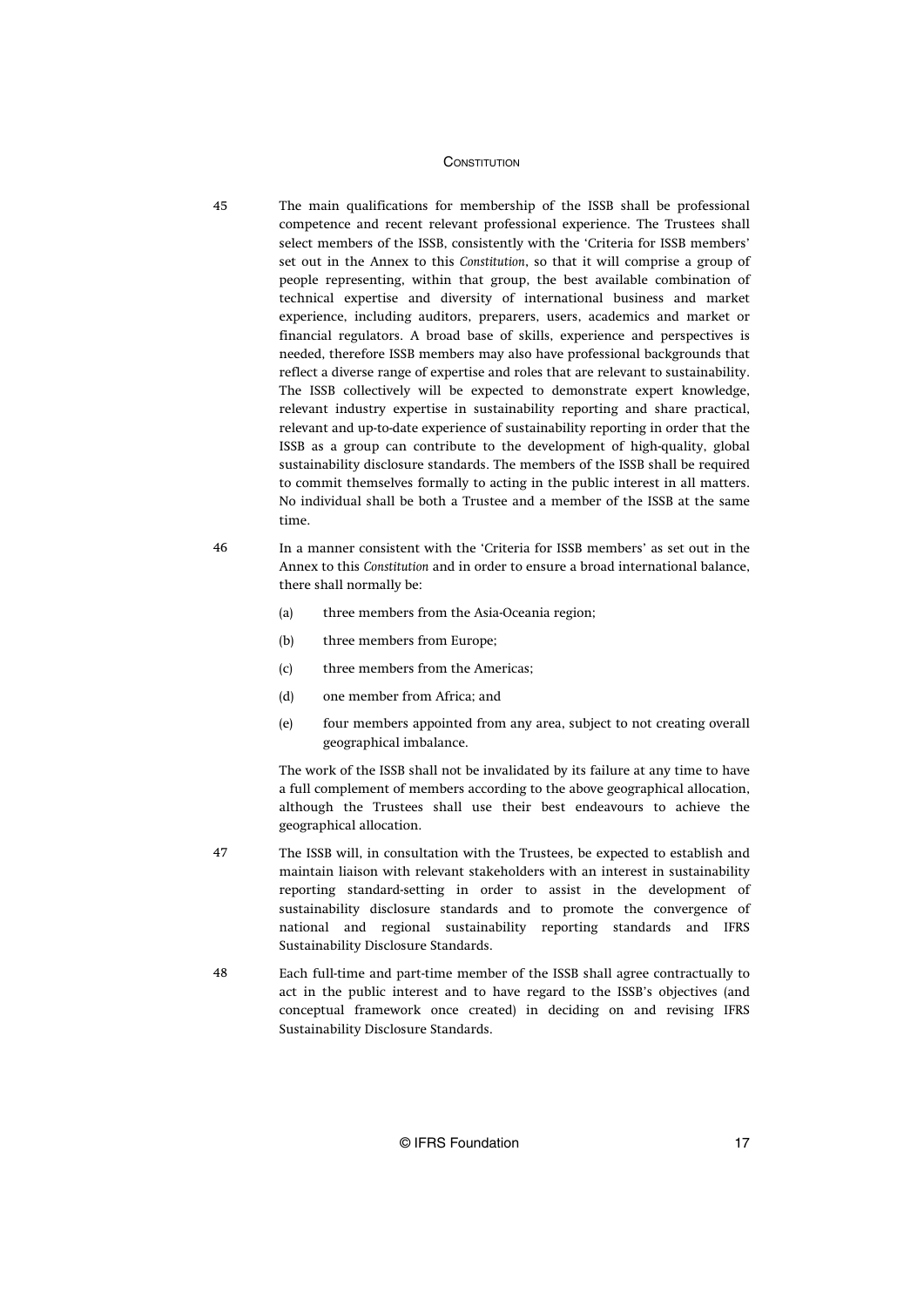- <span id="page-18-0"></span>The Trustees shall appoint one of the full-time or part-time members as the Chair of the ISSB. Up to two of the full-time members of the ISSB may also be designated by the Trustees as a Vice-Chair, whose role shall be to chair meetings of the ISSB in the absence of the Chair or to represent the Chair in external contacts. The appointment of the Chair and the designation as Vice-Chair shall be for such term as the Trustees decide. The title of Vice-Chair does not imply that the member concerned is the Chair elect. The appointment of a Chair and Vice-Chair(s) should be made with regard to maintaining a geographical balance. 49
- Members of the ISSB shall be appointed initially for a term no greater than five years. A term may be renewable for a further term of three years, with the possibility of renewal up to a maximum of five years, in line with procedures developed by the Trustees for such renewals. The term of an individual member of the ISSB may not exceed 10 years in total. 50
- The Trustees shall develop rules and procedures to ensure that the ISSB is, and is seen to be, independent, and, in particular, on appointment, full-time members of the ISSB shall sever all employment relationships with current employers and shall not hold any position giving rise to economic incentives that might call into question their independence of judgement in setting IFRS Sustainability Disclosure Standards. Secondments and any rights to return to an employer would, therefore, not be permitted. Part-time members of the ISSB would not be expected to sever all other employment arrangements but must be able to demonstrate and maintain a sufficient level of independence. 51
- Full-time and part-time members of the ISSB shall be remunerated at rates commensurate with the respective responsibilities assumed; such rates shall be determined by the Trustees. Expenses of travel on ISSB business shall be met by the IFRS Foundation. 52
- The ISSB shall meet at such times and locations as it determines; meetings of the ISSB shall be open to the public, but certain discussions (normally only about selection, appointment and other personnel issues) may be held in private at the discretion of the ISSB. 53
- Each member of the ISSB shall have one vote. On both technical and other matters, voting by proxy shall not be permitted nor shall members of the ISSB be entitled to appoint alternates to attend meetings. In the event of a tied vote, on a decision that is to be made by a simple majority of the members of the ISSB present at a meeting in person or by telecommunications, the Chair shall have an additional casting vote. 54
- The publication of an Exposure Draft or issuing of an IFRS Sustainability Disclosure Standard shall require approval by eight members of the ISSB if it comprises 13 members or fewer, or by nine members if it comprises 14 members. As an interim measure, and until the ISSB comprises at least 12 members, the publication of an Exposure Draft or an IFRS Sustainability Disclosure Standard shall require approval by a simple majority of the ISSB plus one member. Other decisions of the ISSB, including the publication of a Discussion Paper, shall require a simple majority of the members of the ISSB 55

18 © IFRS Foundation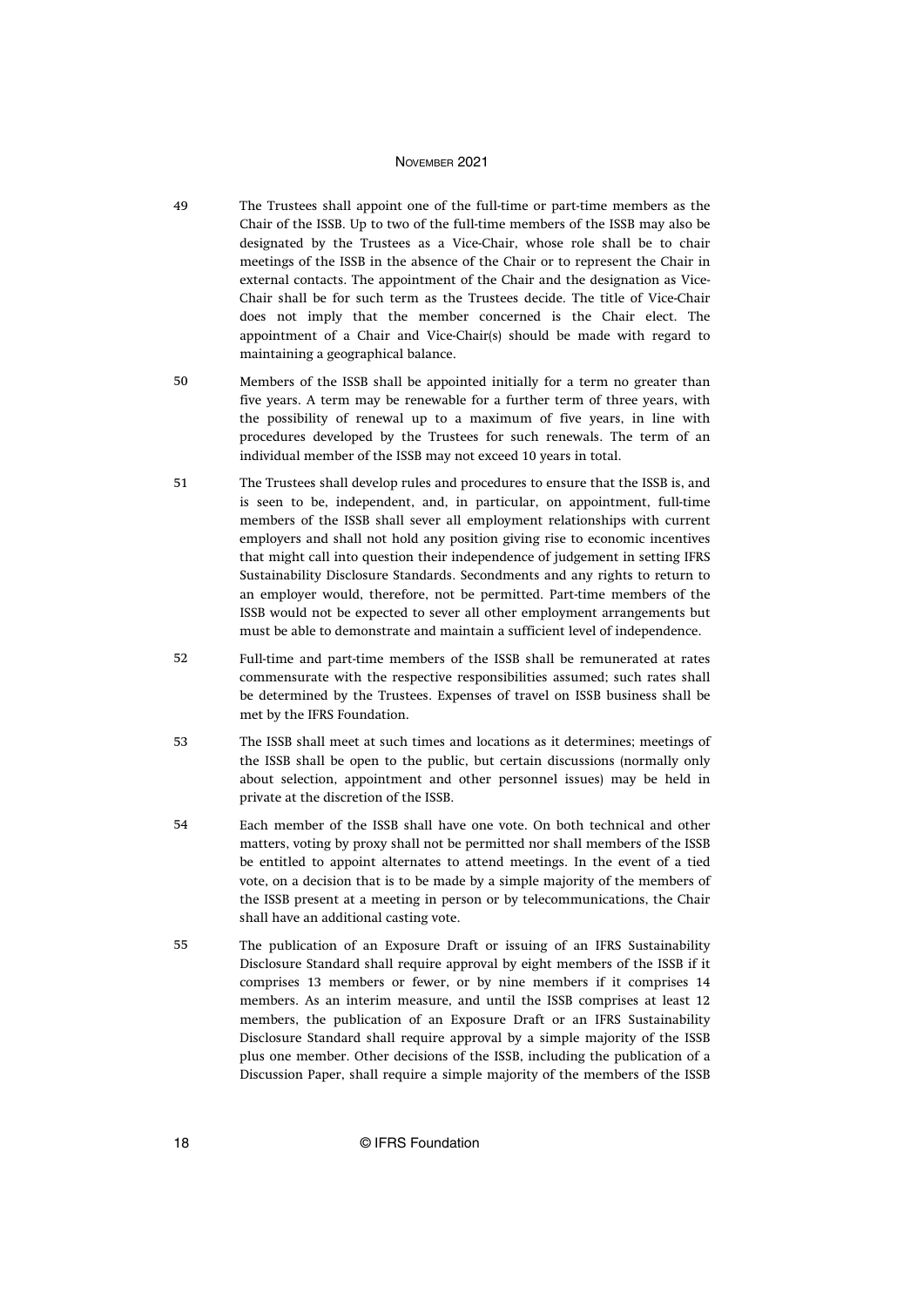present at a meeting that is attended by at least 60 per cent of the members of the ISSB, in person or by telecommunications.

- Until the ISSB comprises its minimum of eight members, the Chair and the Vice-Chair(s), in consultation with any appointed members, may publish: 56
	- (a) a request for information to obtain public input to assist the ISSB in developing its work plan; and
	- (b) Exposure Drafts for public comment on climate-related disclosures and/or general requirements for disclosure of sustainability-related financial information.
- The decisions of the Chair and the Vice-Chair(s) to publish the documents specified in section 56 shall be subject to oversight by the Trustees' Due Process Oversight Committee. After publication, the ISSB shall review the comments made on each document and make further decisions on the related projects in accordance with the ISSB's usual procedures as outlined in [sections](#page-18-0) [53–55](#page-18-0) and 58. 57
- The ISSB shall: 58
	- (a) have complete responsibility for all ISSB technical matters, including the preparation and issuing of IFRS Sustainability Disclosure Standards and Exposure Drafts, each of which shall include any dissenting opinions;
	- (b) publish an Exposure Draft on all projects and normally publish a discussion document for public comment on major projects in accordance with procedures approved by the Trustees;
	- (c) in exceptional circumstances, and only after formally requesting and receiving approval from 75 per cent of the Trustees, reduce, but not dispense with, the public comment period on an Exposure Draft to below the minimum specified in procedures approved by the Trustees or, in the absence of any such approved procedures for the ISSB, reduce the public comment period to below the minimum in the IFRS Foundation *Due Process Handbook* for an Exposure Draft published by the IASB;
	- (d) have full discretion in developing and pursuing its technical agenda, subject to:
		- (i) consulting the Trustees (consistently with [section 16\(d\)](#page-9-0)) and the Advisory Council (consistently with [section 61](#page-20-0)); and
		- (ii) carrying out a public consultation at least every five years from the date of the most recent public agenda consultation;
	- (e) have full discretion over project assignments on technical matters; in organising the conduct of its work, the ISSB may outsource detailed research or other work to national standard-setters or other organisations;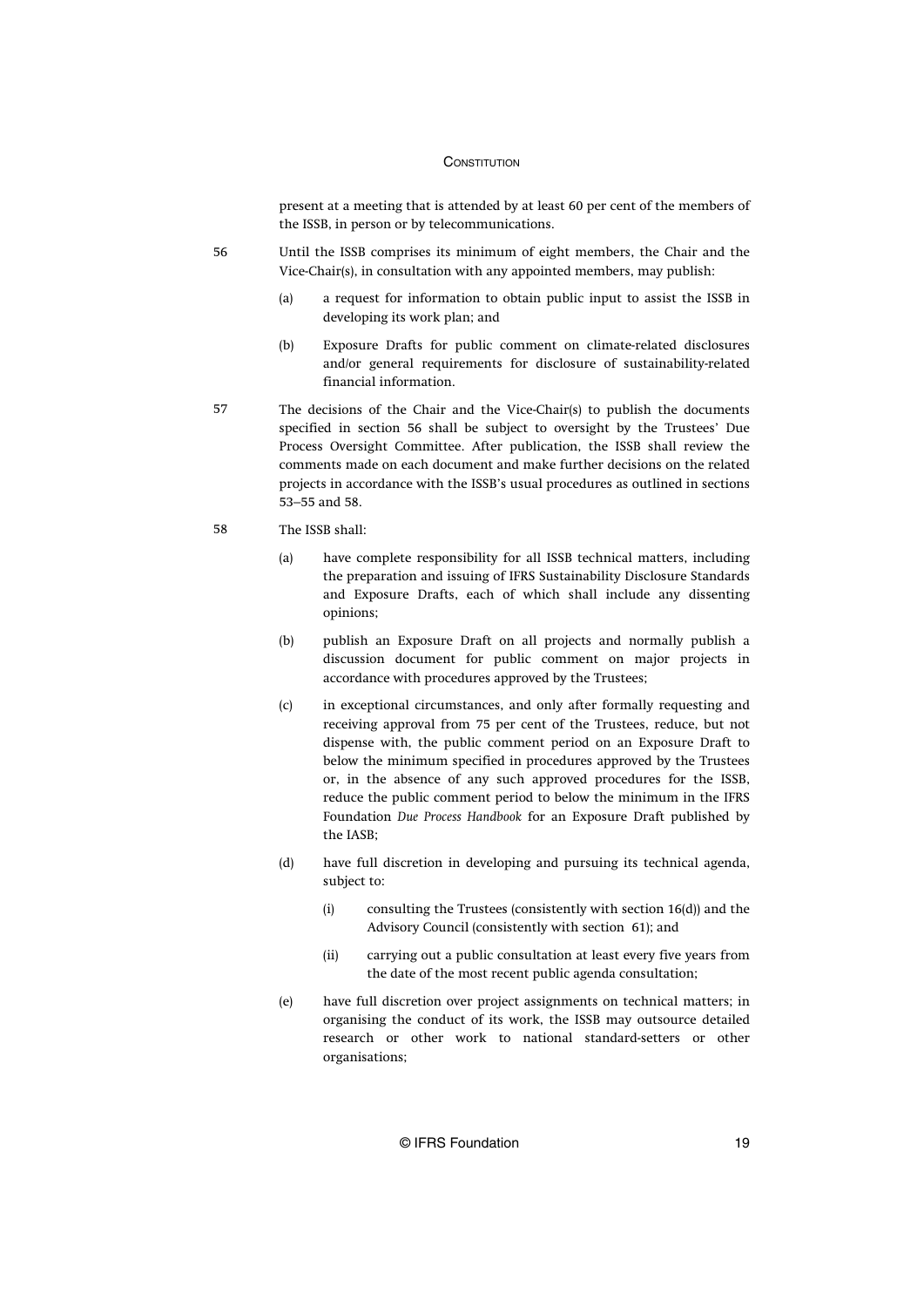- <span id="page-20-0"></span>(f) establish procedures for reviewing comments made within a reasonable period on documents published for comment;
- (g) normally form working groups or other types of specialist advisory groups to give advice on major projects;
- (h) consult the Advisory Council on major projects, agenda decisions and work priorities;
- (i) with the IASB, establish procedures for working with the IASB with the objective of developing IFRS Sustainability Disclosure Standards that are compatible, and avoid inconsistencies and conflicts, with IFRS Accounting Standards;
- (j) normally publish a Basis for Conclusions with an IFRS Sustainability Disclosure Standard or an Exposure Draft;
- (k) consider holding public hearings to discuss proposed IFRS Sustainability Disclosure Standards, although there is no requirement to hold public hearings for every project;
- (l) consider undertaking field tests (both in developed countries and in emerging markets) to ensure that proposed IFRS Sustainability Disclosure Standards are practical and workable in all environments, although there is no requirement to undertake field tests for every project; and
- (m) give reasons if it does not follow any of the non-mandatory procedures set out in  $(b)$ ,  $(g)$ ,  $(i)$ ,  $(k)$  and  $(l)$ .
- The authoritative text of any Exposure Draft or IFRS Sustainability Disclosure Standard shall be that published by the ISSB in the English language. The ISSB may publish authorised translations or give authority to others to publish translations of the authoritative text of Exposure Drafts and IFRS Sustainability Disclosure Standards. 59

## **The IFRS Advisory Council**

- The Advisory Council, formerly called the Standards Advisory Council, whose members shall be appointed by the Trustees under [section 16\(c\)](#page-9-0), provides a forum for participation by organisations and individuals, with an interest in international corporate reporting, having diverse geographical and functional backgrounds. 60
- The Advisory Council provides broad strategic advice to the Trustees, the IASB and the ISSB and can provide views that are supplemental to other consultative processes. 61
- The Advisory Council shall comprise 30 or more members, having a diversity of geographical and professional backgrounds, appointed for renewable terms of three years. The Chair of the Advisory Council shall be appointed by the Trustees and shall not be a member of the IASB, the ISSB or a member of staff. The Trustees shall invite the Chair of the Advisory Council to attend and participate in the Trustees' meetings, as appropriate. 62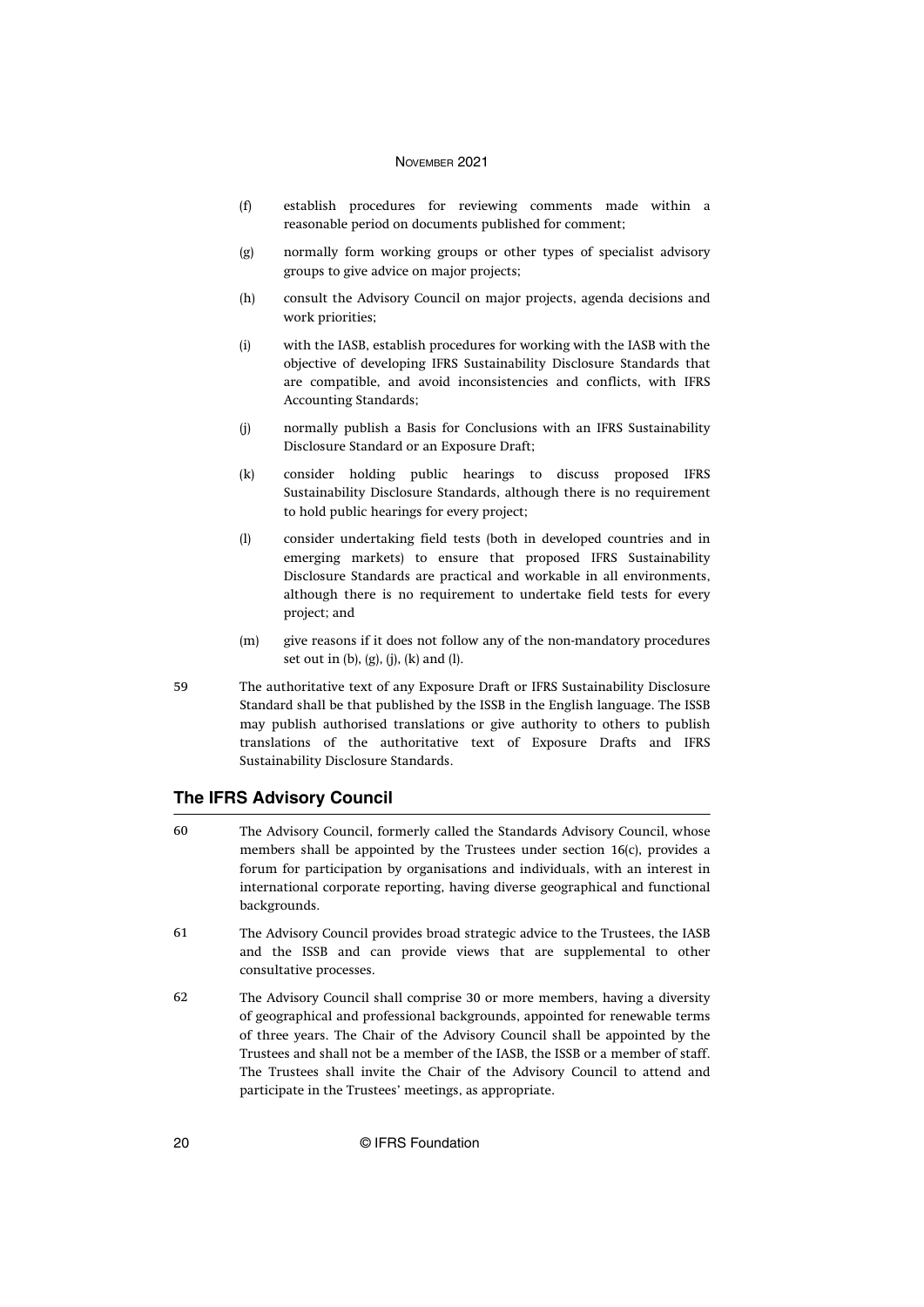<span id="page-21-0"></span>The Advisory Council shall normally meet at least twice a year. Meetings shall be open to the public. The matters on the agenda for the Advisory Council's meetings will include those strategic matters and other priorities identified through consultation among the Chair of the Advisory Council and representatives of the Trustees, the IASB and the ISSB. The Advisory Council shall also be consulted by the Trustees in advance of any proposed changes to this *Constitution*. 63

## **The Executive Director and staff**

- An Executive Director of the IFRS Foundation, appointed by the Trustees, in consultation with the Chairs of the IASB and the ISSB, shall be responsible for overseeing operational decisions affecting the day-to-day management of the IFRS Foundation and staff. The Executive Director shall report to the Chair of the Trustees and engage with the Chairs of the IASB and the ISSB. 64
- The Chairs of the IASB and the ISSB shall be responsible for establishing the senior technical team of their respective boards, in consultation with the Trustees, and shall be responsible for the supervision of their respective teams and their staffs. 65

## **Administration**

- The administrative office of the IFRS Foundation shall be located in such location as may be determined by the Trustees in accordance with [section 14\(d\)](#page-9-0). 66
- The IFRS Foundation shall be a legal entity as determined by the Trustees and shall be governed by this *Constitution* and by any laws that apply to such legal entity, including, if appropriate, laws applicable because of the location of its registered office. 67
- The IFRS Foundation shall be bound by the signature(s) of such a person or persons as may be duly authorised by the Trustees. 68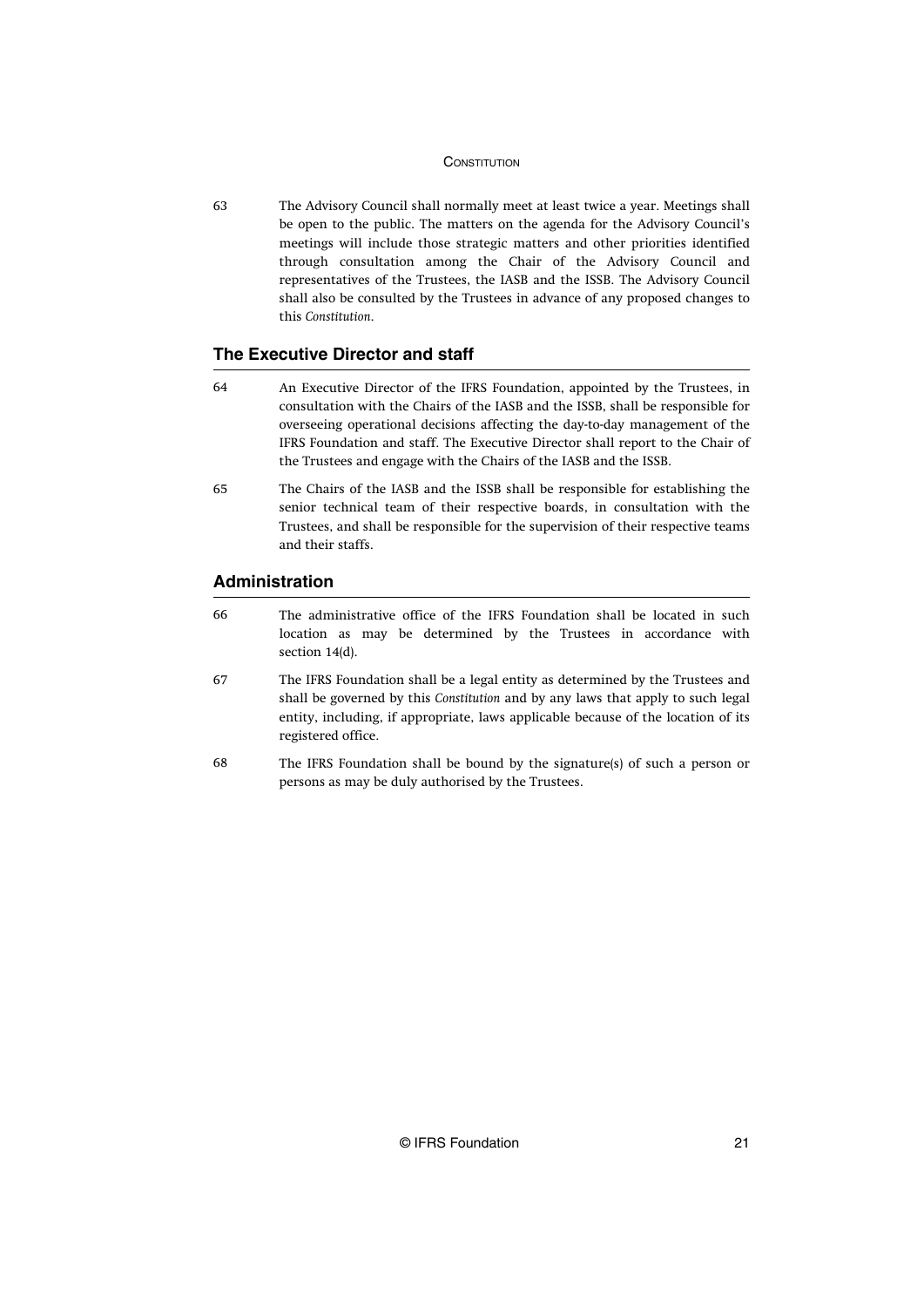## <span id="page-22-0"></span>**ANNEX IFRS Foundation—Criteria for Board members**

## **Part A—Criteria for IASB members**

The criteria for IASB membership are:

- **Demonstrated technical competence and knowledge of financial accounting and reporting**—all members of the IASB, regardless of whether they are from the accounting profession, preparers, users or academics, should have demonstrated a high level of knowledge and technical competence in financial accounting and reporting. The credibility of the IASB and its individual members and the effectiveness and efficiency of the organisation will be enhanced by members who have such knowledge and skills from recent experience. 1
- **Ability to analyse**—members of the IASB should have demonstrated the ability to analyse issues and consider the implications of that analysis for the decision-making process.  $\overline{2}$
- **Communication skills**—effective oral and written communication skills are necessary. These skills include the ability to communicate effectively in private meetings with members of the IASB, in public meetings, and in written materials such as IFRS Accounting Standards, speeches, articles, memos and external correspondence. Communication skills also include the ability to listen to and consider the views of others. While a working knowledge of English is necessary, there should be no discrimination in selection against those for whom English is not their first language. 3
- **Judicious decision-making**—members of the IASB should be capable of considering varied viewpoints, weighing the evidence presented in an impartial fashion, and reaching well-reasoned and supportable decisions in a timely fashion. 4
- **Awareness of the financial reporting environment**—high-quality financial reporting will be affected by the financial, business and economic environments. Members of the IASB should have an understanding of the global economic environment in which the IASB operates. This global awareness should include awareness of business and financial reporting issues that are relevant to, and affect the quality of, transparent financial reporting and disclosure in the various capital markets worldwide, including those using IFRS Accounting Standards. 5
- **Ability to work in a collegial atmosphere**—members should be able to show respect, tact and consideration for one another's views and those of third parties. Members must be able to work with one another in reaching consensus views based on the objective of the IASB to develop high-quality and transparent accounting standards. Members must be able to put the objective of the IASB above individual philosophies and interests. 6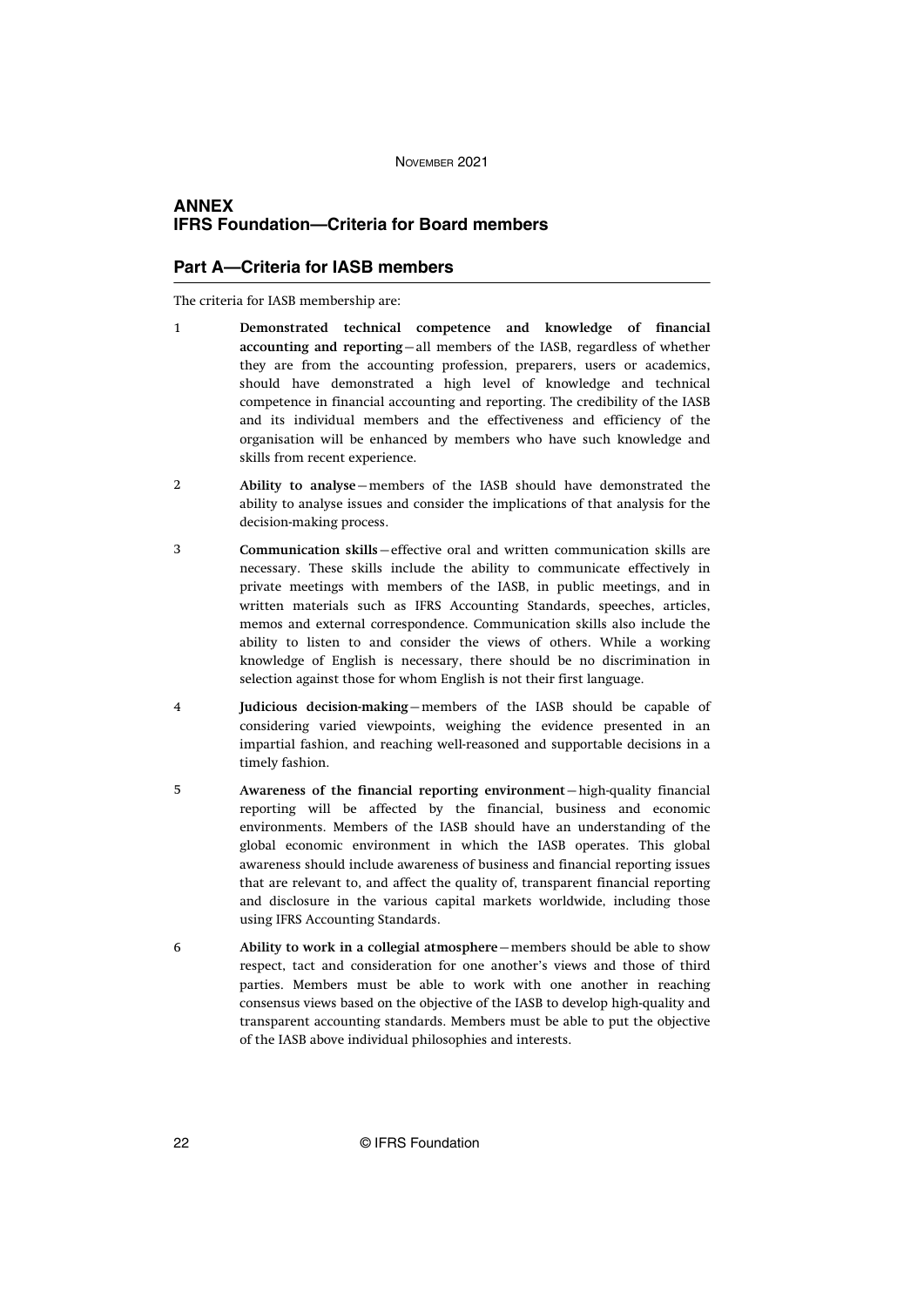- **Integrity, objectivity and discipline**—the credibility of members should be demonstrated through their integrity and objectivity. This includes intellectual integrity as well as integrity in dealing with fellow members of the IASB and others. Members should demonstrate an ability to be objective in reaching decisions. Members should also demonstrate an ability to show rigorous discipline and carry a demanding workload. 7
- **Commitment to the IFRS Foundation's mission and public interest** members should be committed to achieving the objective of the IFRS Foundation of establishing IFRS Standards that are of high quality, comparable and transparent. A candidate for the IASB should also be committed to serving the public interest through a private standard-setting process. 8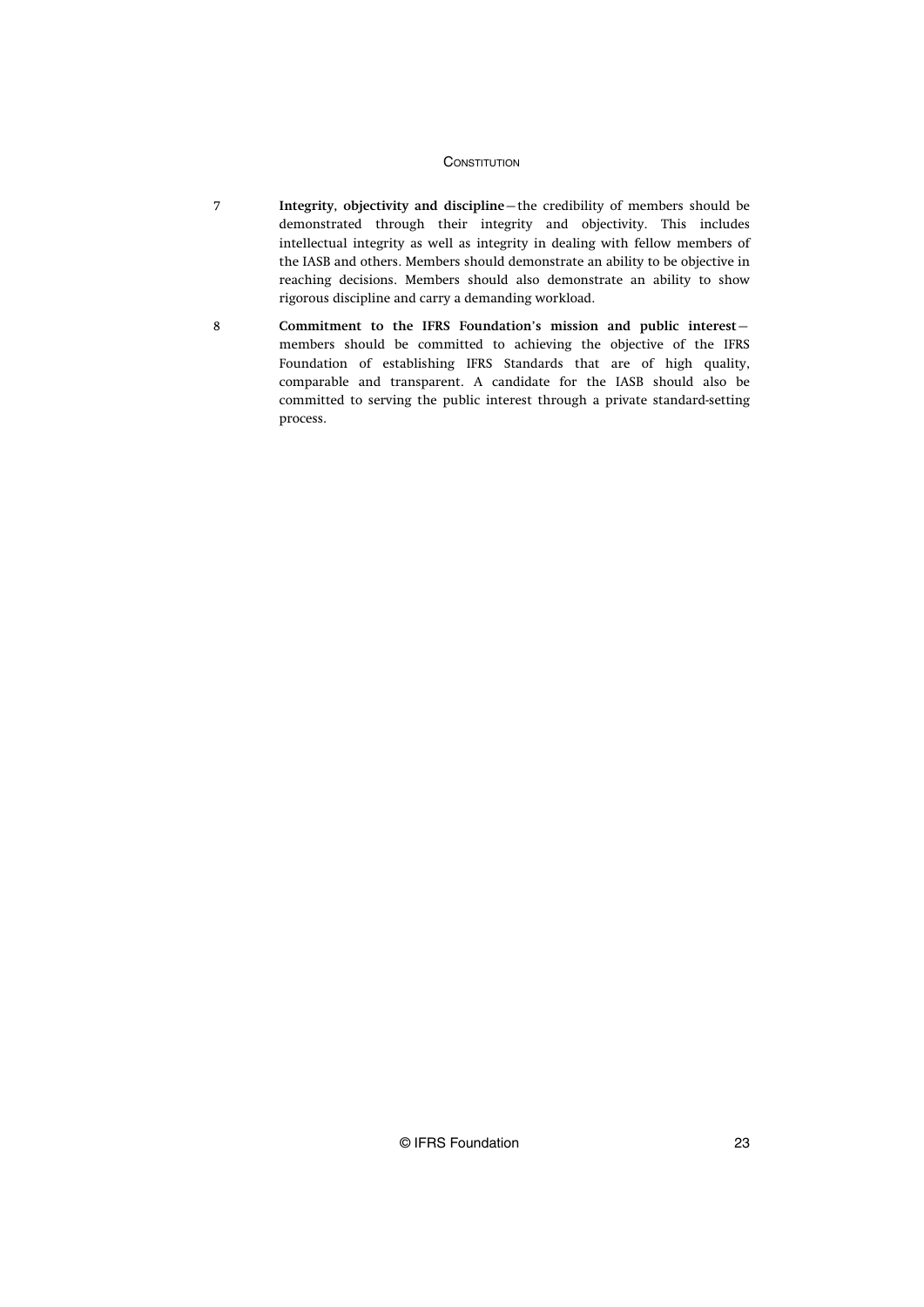## <span id="page-24-0"></span>**Part B—Criteria for ISSB members**

The criteria for ISSB membership are:

- **Demonstrated technical competence and knowledge of sustainability and reporting**—all members of the ISSB, regardless of whether they are from the accounting or sustainability reporting profession, preparers, users or academics, should have demonstrated a high level of knowledge and technical competence in sustainability and reporting. A broad base of skills, experience and perspectives is needed, therefore ISSB members may also have professional backgrounds that reflect a diverse range of expertise and roles that are relevant to sustainability. The credibility of the ISSB and its individual members and the effectiveness and efficiency of the organisation will be enhanced by members who have such knowledge and skills from recent experience. 1
- **Ability to analyse**—members of the ISSB should have demonstrated the ability to analyse issues and consider the implications of that analysis for the decision-making process.  $\overline{2}$
- **Communication skills**—effective oral and written communication skills are necessary. These skills include the ability to communicate effectively in private meetings with members of the ISSB, in public meetings, and in written materials such as IFRS Sustainability Disclosure Standards, speeches, articles, memos and external correspondence. Communication skills also include the ability to listen to and consider the views of others. While a working knowledge of English is necessary, there should be no discrimination in selection against those for whom English is not their first language. 3
- **Judicious decision-making**—members of the ISSB should be capable of considering varied viewpoints, weighing the evidence presented in an impartial fashion, and reaching well-reasoned and supportable decisions in a timely fashion. 4
- **Awareness of the sustainability reporting environment**—high-quality sustainability reporting will be affected by the financial, business and economic environments. Members of the ISSB should have an understanding of the global economic environment in which the ISSB operates. This global awareness should include awareness of sustainability, business and financial reporting issues that are relevant to, and affect the quality of, transparent sustainability reporting and disclosure in the various capital markets worldwide. 5
- **Ability to work in a collegial atmosphere**—members should be able to show respect, tact and consideration for one another's views and those of third parties. Members must be able to work with one another in reaching consensus views based on the objective of the ISSB to develop high-quality and transparent sustainability disclosure standards. Members must be able to put the objective of the ISSB above individual philosophies and interests. 6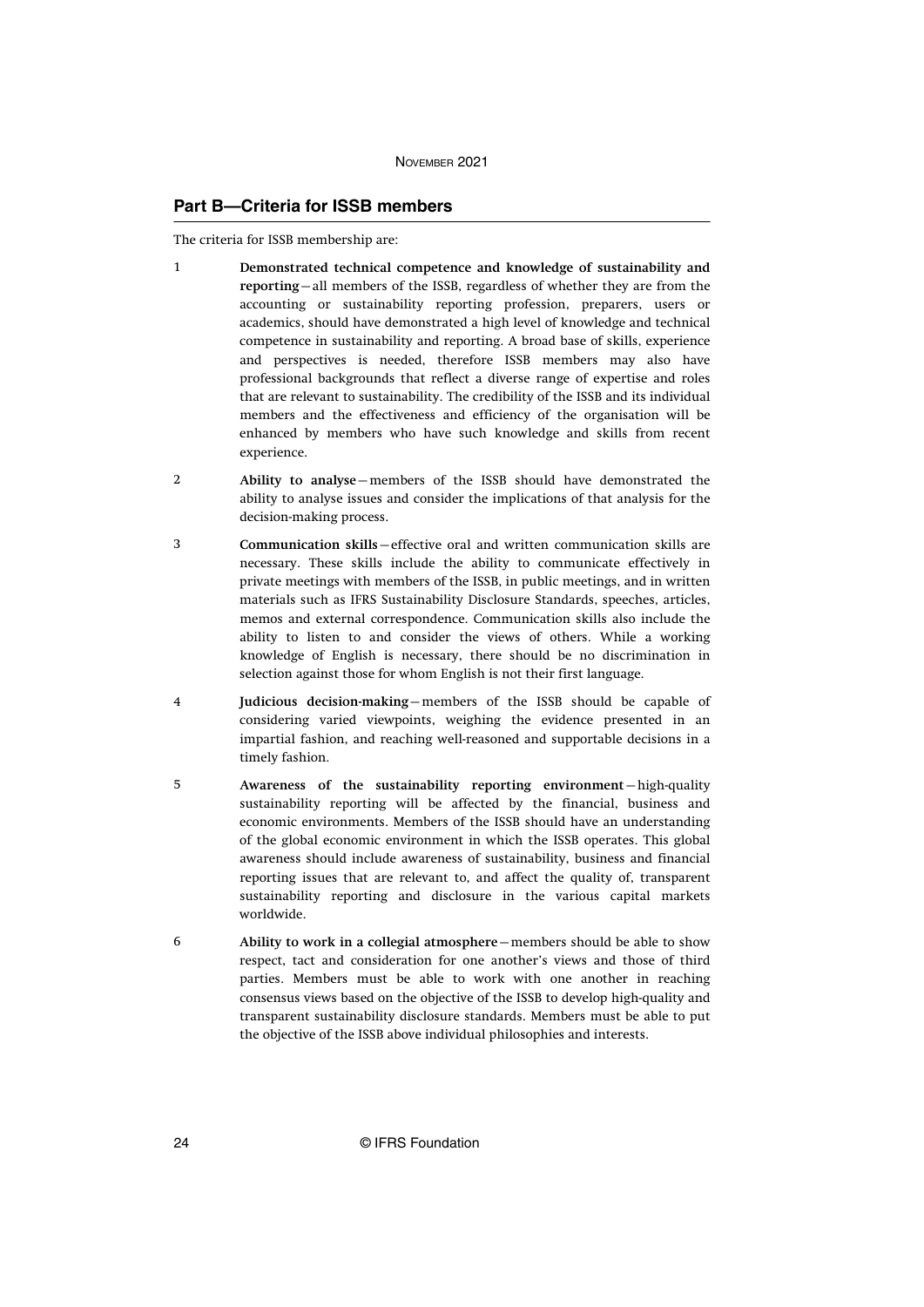- **Integrity, objectivity and discipline**—the credibility of members should be demonstrated through their integrity and objectivity. This includes intellectual integrity as well as integrity in dealing with fellow members of the ISSB and others. Members should demonstrate an ability to be objective in reaching decisions. Members should also demonstrate an ability to show rigorous discipline and carry a demanding workload. 7
- **Commitment to the IFRS Foundation's mission and public interest** members should be committed to achieving the objective of the IFRS Foundation of establishing IFRS Standards that are of high quality, comparable and transparent. A candidate for the ISSB should also be committed to serving the public interest through a private standard-setting process. 8